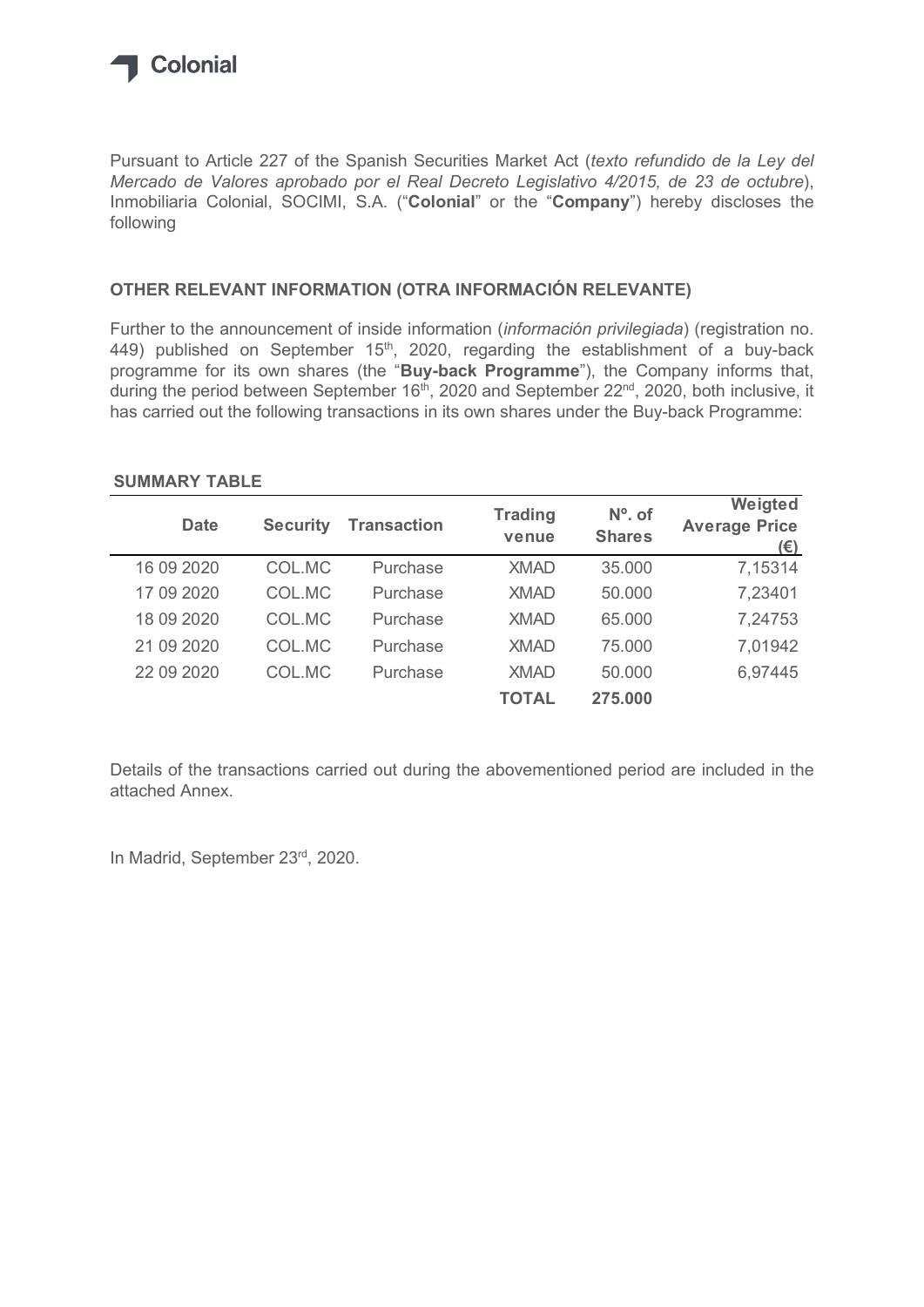## ANNEX

|                          |                  |                      | <b>ANNEX</b>               |                       |                     |                                              |
|--------------------------|------------------|----------------------|----------------------------|-----------------------|---------------------|----------------------------------------------|
| Date                     | <b>Security</b>  | <b>Transaction</b>   | <b>Trading</b>             | $No$ . of             | Price $(\epsilon)$  | Intermediary                                 |
| 16 09 2020               | COL.MC           | Purchase             | venue<br><b>XMAD</b>       | <b>Shares</b><br>1018 | 6,99                | Banco Sabadell, S.A.                         |
| 16 09 2020               | COL.MC           | Purchase             | <b>XMAD</b>                | 323                   | $\overline{7}$      | Banco Sabadell, S.A.                         |
| 16 09 2020               | COL.MC           | Purchase             | <b>XMAD</b>                | 615                   | 7,005               | Banco Sabadell, S.A.                         |
| 16 09 2020               | COL.MC           | Purchase             | <b>XMAD</b>                | 104                   | 7,005               | Banco Sabadell, S.A.                         |
| 16 09 2020<br>16 09 2020 | COL.MC<br>COL.MC | Purchase<br>Purchase | <b>XMAD</b><br><b>XMAD</b> | 382<br>675            | 7<br>$\overline{7}$ | Banco Sabadell, S.A.<br>Banco Sabadell, S.A. |
| 16 09 2020               | COL.MC           | Purchase             | <b>XMAD</b>                | 1032                  | 7,01                | Banco Sabadell, S.A.                         |
| 16 09 2020               | COL.MC           | Purchase             | <b>XMAD</b>                | 810                   | 6,99                | Banco Sabadell, S.A.                         |
| 16 09 2020               | COL.MC           | Purchase             | <b>XMAD</b>                | 268                   | 6,99                | Banco Sabadell, S.A.                         |
| 16 09 2020               | COL.MC           | Purchase             | <b>XMAD</b>                | 1043                  | 7,015               | Banco Sabadell, S.A.                         |
| 16 09 2020               | COL.MC           | Purchase             | <b>XMAD</b>                | 442                   | 7,04                | Banco Sabadell, S.A.                         |
| 16 09 2020               | COL.MC           | Purchase             | <b>XMAD</b>                | 573                   | 7,04                | Banco Sabadell, S.A.                         |
| 16 09 2020               | COL.MC           | Purchase             | <b>XMAD</b>                | 1083                  | 7,075               | Banco Sabadell, S.A.                         |
| 16 09 2020<br>16 09 2020 | COL.MC<br>COL.MC | Purchase<br>Purchase | XMAD<br><b>XMAD</b>        | 1080<br>1000          | 7,1<br>7,105        | Banco Sabadell, S.A.<br>Banco Sabadell, S.A. |
| 16 09 2020               | COL.MC           | Purchase             | <b>XMAD</b>                | 3                     | 7,105               | Banco Sabadell, S.A.                         |
| 16 09 2020               | COL.MC           | Purchase             | <b>XMAD</b>                | 1057                  | 7,15                | Banco Sabadell, S.A.                         |
| 16 09 2020               | COL.MC           | Purchase             | <b>XMAD</b>                | 697                   | 7,195               | Banco Sabadell, S.A.                         |
| 16 09 2020               | COL.MC           | Purchase             | <b>XMAD</b>                | 380                   | 7,195               | Banco Sabadell, S.A.                         |
| 16 09 2020               | COL.MC           | Purchase             | <b>XMAD</b>                | 1189                  | 7,23                | Banco Sabadell, S.A.                         |
| 16 09 2020               | COL.MC           | Purchase             | <b>XMAD</b>                | 600                   | 7,23                | Banco Sabadell, S.A.                         |
| 16 09 2020               | COL.MC           | Purchase             | XMAD                       | 244                   | 7,23                | Banco Sabadell, S.A.                         |
| 16 09 2020               | COL.MC           | Purchase             | <b>XMAD</b>                | 450                   | 7,23                | Banco Sabadell, S.A.                         |
| 16 09 2020               | COL.MC           | Purchase             | <b>XMAD</b>                | 17                    | 7,23                | Banco Sabadell, S.A.                         |
| 16 09 2020<br>16 09 2020 | COL.MC<br>COL.MC | Purchase<br>Purchase | <b>XMAD</b><br><b>XMAD</b> | 579<br>456            | 7,27<br>7,27        | Banco Sabadell, S.A.<br>Banco Sabadell, S.A. |
| 16 09 2020               | COL.MC           | Purchase             | XMAD                       | 1047                  | 7,245               | Banco Sabadell, S.A.                         |
| 16 09 2020               | COL.MC           | Purchase             | <b>XMAD</b>                | 426                   | 7,22                | Banco Sabadell, S.A.                         |
| 16 09 2020               | COL.MC           | Purchase             | <b>XMAD</b>                | 634                   | 7,24                | Banco Sabadell, S.A.                         |
| 16 09 2020               | COL.MC           | Purchase             | <b>XMAD</b>                | 1099                  | 7,23                | Banco Sabadell, S.A.                         |
| 16 09 2020               | COL.MC           | Purchase             | <b>XMAD</b>                | 1064                  | 7,21                | Banco Sabadell, S.A.                         |
| 16 09 2020               | COL.MC           | Purchase             | XMAD                       | 1023                  | 7,225               | Banco Sabadell, S.A.                         |
| 16 09 2020               | COL.MC           | Purchase             | <b>XMAD</b>                | 1061                  | 7,2                 | Banco Sabadell, S.A.                         |
| 16 09 2020               | COL.MC           | Purchase             | <b>XMAD</b>                | 725                   | 7,21                | Banco Sabadell, S.A.                         |
| 16 09 2020               | COL.MC           | Purchase             | <b>XMAD</b>                | 299                   | 7,21                | Banco Sabadell, S.A.                         |
| 16 09 2020               | COL.MC           | Purchase             | <b>XMAD</b>                | 1076                  | 7,18                | Banco Sabadell, S.A.                         |
| 16 09 2020               | COL.MC           | Purchase             | XMAD<br><b>XMAD</b>        | 2500<br>1007          | 7,165               | Banco Sabadell, S.A.                         |
| 16 09 2020<br>16 09 2020 | COL.MC<br>COL.MC | Purchase<br>Purchase | <b>XMAD</b>                | 661                   | 7,165<br>7,14       | Banco Sabadell, S.A.<br>Banco Sabadell, S.A. |
| 16 09 2020               | COL.MC           | Purchase             | <b>XMAD</b>                | 364                   | 7,14                | Banco Sabadell, S.A.                         |
| 16 09 2020               | COL.MC           | Purchase             | <b>XMAD</b>                | 148                   | 7,18                | Banco Sabadell, S.A.                         |
| 16 09 2020               | COL.MC           | Purchase             | XMAD                       | 945                   | 7,18                | Banco Sabadell, S.A.                         |
| 16 09 2020               | COL.MC           | Purchase             | <b>XMAD</b>                | 1032                  | 7,245               | Banco Sabadell, S.A.                         |
| 16 09 2020               | COL.MC           | Purchase             | <b>XMAD</b>                | 989                   | 7,205               | Banco Sabadell, S.A.                         |
| 16 09 2020               | COL.MC           | Purchase             | <b>XMAD</b>                | 106                   | 7,205               | Banco Sabadell, S.A.                         |
| 16 09 2020               | COL.MC           | Purchase             | <b>XMAD</b>                | 1055                  | 7,205               | Banco Sabadell, S.A.                         |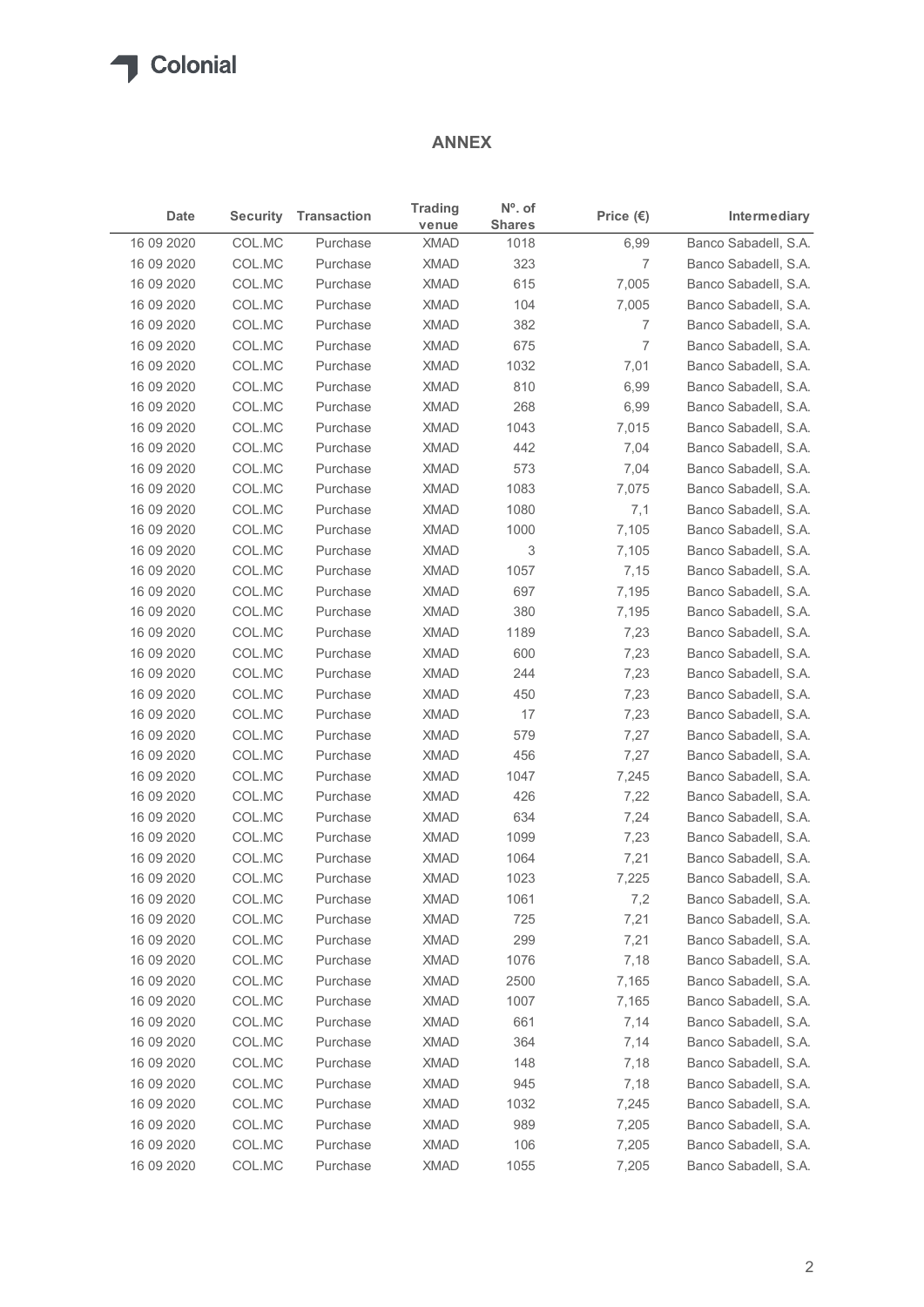

| Date                     | <b>Security</b>                                                    | <b>Transaction</b>   | <b>Trading</b><br>venue    | $No$ . of<br><b>Shares</b> | Price $(\epsilon)$ | Intermediary                                 |
|--------------------------|--------------------------------------------------------------------|----------------------|----------------------------|----------------------------|--------------------|----------------------------------------------|
| 16 09 2020               | COL.MC                                                             | Purchase             | <b>XMAD</b>                | 600                        | 7,22               | Banco Sabadell, S.A.                         |
| 16 09 2020               | COL.MC                                                             | Purchase             | <b>XMAD</b>                | 494                        | 7,22               | Banco Sabadell, S.A.                         |
| 16 09 2020               | COL.MC                                                             | Purchase             | <b>XMAD</b>                | 525                        | 7,21               | Banco Sabadell, S.A.                         |
| 17 09 2020<br>17 09 2020 | COL.MC<br>COL.MC                                                   | Purchase<br>Purchase | <b>XMAD</b><br><b>XMAD</b> | 4497<br>405                | 7,15               | Banco Sabadell, S.A.<br>Banco Sabadell, S.A. |
| 17 09 2020               | COL.MC                                                             | Purchase             | <b>XMAD</b>                | 98                         | 7,15<br>7,15       | Banco Sabadell, S.A.                         |
| 17 09 2020               | COL.MC                                                             | Purchase             | <b>XMAD</b>                | 220                        | 7,155              | Banco Sabadell, S.A.                         |
| 17 09 2020               | COL.MC                                                             | Purchase             | <b>XMAD</b>                | 500                        | 7,15               | Banco Sabadell, S.A.                         |
| 17 09 2020               | COL.MC                                                             | Purchase             | <b>XMAD</b>                | 500                        | 7,15               | Banco Sabadell, S.A.                         |
| 17 09 2020               | COL.MC                                                             | Purchase             | <b>XMAD</b>                | 1258                       | 7,15               | Banco Sabadell, S.A.                         |
| 17 09 2020               | COL.MC                                                             | Purchase             | <b>XMAD</b>                | 1000                       | 7,15               | Banco Sabadell, S.A.                         |
| 17 09 2020               | COL.MC                                                             | Purchase             | <b>XMAD</b>                | 500                        | 7,15               | Banco Sabadell, S.A.                         |
| 17 09 2020               | COL.MC                                                             | Purchase             | <b>XMAD</b>                | 500                        | 7,15               | Banco Sabadell, S.A.                         |
| 17 09 2020               | COL.MC                                                             | Purchase             | <b>XMAD</b>                | 500                        | 7,15               | Banco Sabadell, S.A.<br>Banco Sabadell, S.A. |
| 17 09 2020<br>17 09 2020 | COL.MC<br>COL.MC                                                   | Purchase<br>Purchase | <b>XMAD</b><br><b>XMAD</b> | 242<br>500                 | 7,15<br>7,145      | Banco Sabadell, S.A.                         |
| 17 09 2020               | COL.MC                                                             | Purchase             | <b>XMAD</b>                | 44                         | 7,145              | Banco Sabadell, S.A.                         |
| 17 09 2020               | COL.MC                                                             | Purchase             | <b>XMAD</b>                | 249                        | 7,145              | Banco Sabadell, S.A.                         |
| 17 09 2020               | COL.MC                                                             | Purchase             | <b>XMAD</b>                | 234                        | 7,11               | Banco Sabadell, S.A.                         |
| 17 09 2020               | $\ensuremath{\mathsf{COL}}\xspace.\ensuremath{\mathsf{MC}}\xspace$ | Purchase             | <b>XMAD</b>                | 216                        | 7,1                | Banco Sabadell, S.A.                         |
| 17 09 2020               | COL.MC                                                             | Purchase             | <b>XMAD</b>                | 219                        | 7,095              | Banco Sabadell, S.A.                         |
| 17 09 2020               | COL.MC                                                             | Purchase             | <b>XMAD</b>                | 500                        | 7,095              | Banco Sabadell, S.A.                         |
| 17 09 2020               | COL.MC                                                             | Purchase             | <b>XMAD</b>                | 286                        | 7,095              | Banco Sabadell, S.A.                         |
| 17 09 2020               | COL.MC                                                             | Purchase             | <b>XMAD</b>                | 1024                       | 7,085              | Banco Sabadell, S.A.                         |
| 17 09 2020               | COL.MC                                                             | Purchase             | <b>XMAD</b>                | 1040                       | 7,14               | Banco Sabadell, S.A.                         |
| 17 09 2020<br>17 09 2020 | COL.MC<br>COL.MC                                                   | Purchase<br>Purchase | <b>XMAD</b><br><b>XMAD</b> | 1046<br>1072               | 7,13<br>7,135      | Banco Sabadell, S.A.<br>Banco Sabadell, S.A. |
| 17 09 2020               | COL.MC                                                             | Purchase             | <b>XMAD</b>                | 424                        | 7,16               | Banco Sabadell, S.A.                         |
| 17 09 2020               | COL.MC                                                             | Purchase             | <b>XMAD</b>                | 500                        | 7,16               | Banco Sabadell, S.A.                         |
| 17 09 2020               | COL.MC                                                             | Purchase             | <b>XMAD</b>                | 144                        | 7,16               | Banco Sabadell, S.A.                         |
| 17 09 2020               | COL.MC                                                             | Purchase             | <b>XMAD</b>                | 1048                       | 7,185              | Banco Sabadell, S.A.                         |
| 17 09 2020               | COL.MC                                                             | Purchase             | <b>XMAD</b>                | 1045                       | 7,2                | Banco Sabadell, S.A.                         |
| 17 09 2020               | COL.MC                                                             | Purchase             | <b>XMAD</b>                | 500                        | 7,23               | Banco Sabadell, S.A.                         |
| 17 09 2020               | COL.MC                                                             | Purchase             | <b>XMAD</b>                | 513                        | 7,23               | Banco Sabadell, S.A.                         |
| 17 09 2020               | COL.MC                                                             | Purchase             | <b>XMAD</b>                | 1000                       | 7,24               | Banco Sabadell, S.A.                         |
| 17 09 2020               | COL.MC                                                             | Purchase             | <b>XMAD</b>                | 13                         | 7,24               | Banco Sabadell, S.A.                         |
| 17 09 2020               | COL.MC                                                             | Purchase             | <b>XMAD</b><br><b>XMAD</b> | 500<br>500                 | 7,235              | Banco Sabadell, S.A.                         |
| 17 09 2020<br>17 09 2020 | COL.MC<br>COL.MC                                                   | Purchase<br>Purchase | <b>XMAD</b>                | 12                         | 7,235<br>7,235     | Banco Sabadell, S.A.<br>Banco Sabadell, S.A. |
| 17 09 2020               | COL.MC                                                             | Purchase             | <b>XMAD</b>                | 608                        | 7,24               | Banco Sabadell, S.A.                         |
| 17 09 2020               | COL.MC                                                             | Purchase             | <b>XMAD</b>                | 460                        | 7,24               | Banco Sabadell, S.A.                         |
| 17 09 2020               | COL.MC                                                             | Purchase             | <b>XMAD</b>                | 1029                       | 7,24               | Banco Sabadell, S.A.                         |
| 17 09 2020               | COL.MC                                                             | Purchase             | <b>XMAD</b>                | 387                        | 7,24               | Banco Sabadell, S.A.                         |
| 17 09 2020               | COL.MC                                                             | Purchase             | <b>XMAD</b>                | 692                        | 7,24               | Banco Sabadell, S.A.                         |
| 17 09 2020               | COL.MC                                                             | Purchase             | <b>XMAD</b>                | 1000                       | 7,235              | Banco Sabadell, S.A.                         |
| 17 09 2020               | COL.MC                                                             | Purchase             | <b>XMAD</b>                | 57                         | 7,235              | Banco Sabadell, S.A.                         |
| 17 09 2020               | COL.MC                                                             | Purchase             | <b>XMAD</b>                | 1085                       | 7,255              | Banco Sabadell, S.A.                         |
| 17 09 2020               | COL.MC                                                             | Purchase             | XMAD                       | 970                        | 7,23               | Banco Sabadell, S.A.                         |
|                          | COL.MC                                                             | Purchase             | <b>XMAD</b>                | 98                         | 7,23               | Banco Sabadell, S.A.                         |
| 17 09 2020<br>17 09 2020 | COLMC                                                              | Purchase             | <b>XMAD</b>                | 1053                       | 7,2                | Banco Sabadell, S.A.                         |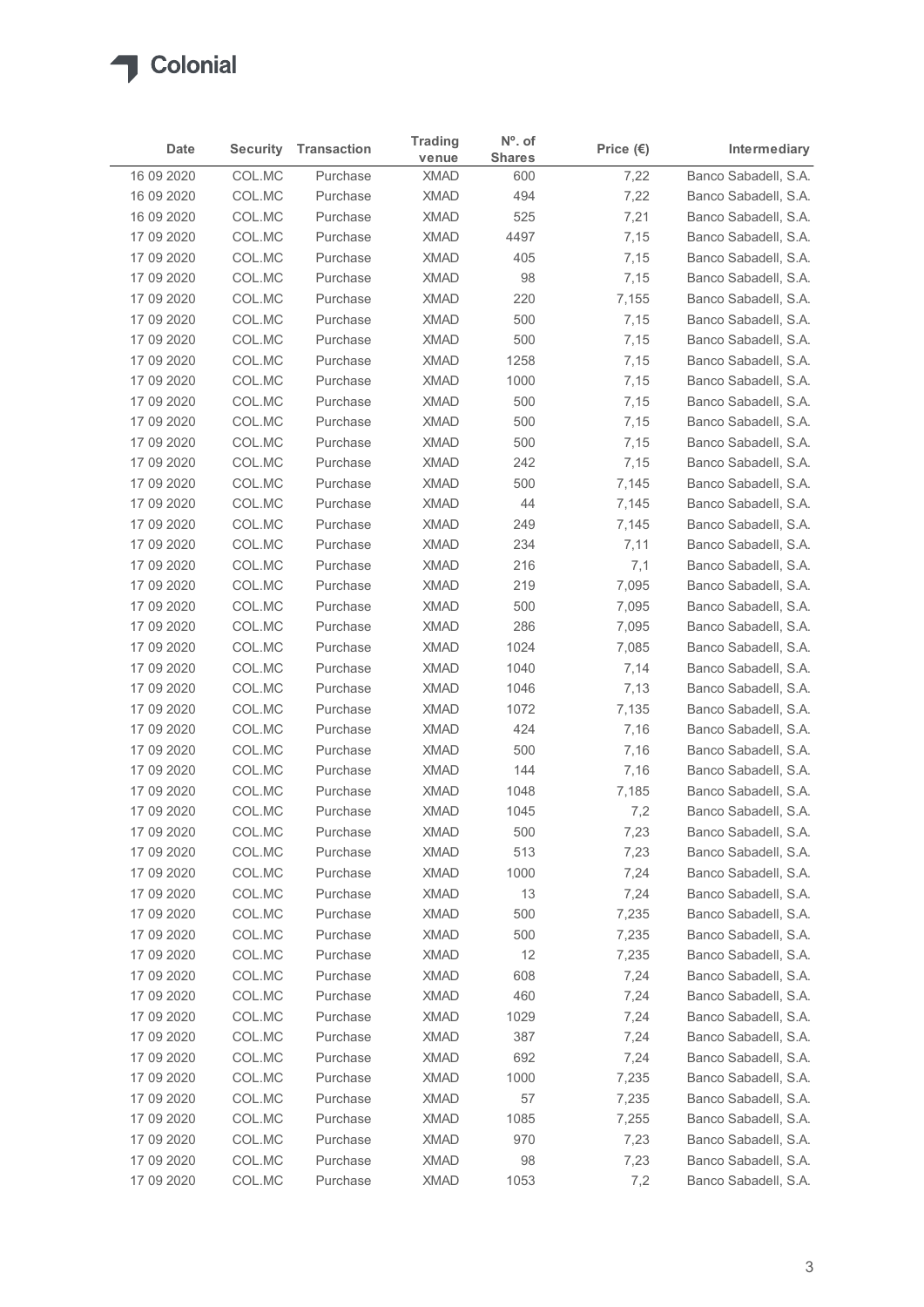

| $No$ . of<br><b>Trading</b><br><b>Security</b><br><b>Transaction</b><br>Price $(\epsilon)$<br>Intermediary<br>Date<br><b>Shares</b><br>venue<br>17 09 2020<br>COL.MC<br>7,19<br>Purchase<br><b>XMAD</b><br>520<br>17 09 2020<br>COL.MC<br>495<br>7,19<br>Purchase<br><b>XMAD</b><br>COL.MC<br><b>XMAD</b><br>192<br>17 09 2020<br>Purchase<br>7,195<br>17 09 2020<br>COL.MC<br><b>XMAD</b><br>622<br>7,2<br>Purchase<br>17 09 2020<br>COL.MC<br><b>XMAD</b><br>1014<br>7,255<br>Purchase<br>17 09 2020<br>COL.MC<br><b>XMAD</b><br>1052<br>7,275<br>Purchase<br>17 09 2020<br>COL.MC<br>1046<br>7,275<br>Purchase<br><b>XMAD</b><br><b>XMAD</b><br>528<br>17 09 2020<br>COL.MC<br>Purchase<br>7,285<br>17 09 2020<br>COL.MC<br><b>XMAD</b><br>500<br>7,285<br>Purchase<br>17 09 2020<br>COL.MC<br><b>XMAD</b><br>19<br>7,285<br>Purchase<br>17 09 2020<br>COL.MC<br><b>XMAD</b><br>100<br>7,295<br>Purchase<br><b>XMAD</b><br>977<br>7,3<br>17 09 2020<br>COL.MC<br>Purchase<br><b>XMAD</b><br>570<br>17 09 2020<br>COL.MC<br>Purchase<br>7,335<br>17 09 2020<br>COL.MC<br>Purchase<br><b>XMAD</b><br>345<br>7,335<br>17 09 2020<br><b>XMAD</b><br>56<br>7,335<br>COL.MC<br>Purchase<br>17 09 2020<br>COL.MC<br><b>XMAD</b><br>64<br>7,335<br>Purchase<br><b>XMAD</b><br>708<br>7,34<br>17 09 2020<br>COL.MC<br>Purchase<br><b>XMAD</b><br>500<br>17 09 2020<br>COL.MC<br>Purchase<br>7,355<br>COL.MC<br><b>XMAD</b><br>500<br>7,355<br>17 09 2020<br>Purchase<br><b>XMAD</b><br>40<br>7,355<br>17 09 2020<br>COL.MC<br>Purchase<br><b>XMAD</b><br>729<br>7,365<br>17 09 2020<br>COL.MC<br>Purchase<br>440<br>17 09 2020<br>COL.MC<br>Purchase<br><b>XMAD</b><br>7,365<br><b>XMAD</b><br>500<br>17 09 2020<br>COL.MC<br>Purchase<br>7,365<br><b>XMAD</b><br>791<br>7,365<br>17 09 2020<br>COL.MC<br>Purchase<br><b>XMAD</b><br>500<br>7,365<br>17 09 2020<br>COL.MC<br>Purchase<br><b>XMAD</b><br>1332<br>7,365<br>17 09 2020<br>COL.MC<br>Purchase<br><b>XMAD</b><br>462<br>17 09 2020<br>COL.MC<br>Purchase<br>7,365<br>COL.MC<br><b>XMAD</b><br>500<br>17 09 2020<br>Purchase<br>7,365<br><b>XMAD</b><br>65<br>17 09 2020<br>COL.MC<br>Purchase<br>7,365<br><b>XMAD</b><br>500<br>7,37<br>17 09 2020<br>COL.MC<br>Purchase<br><b>XMAD</b><br>150<br>7,37<br>17 09 2020<br>COL.MC<br>Purchase<br><b>XMAD</b><br>372<br>7,37<br>17 09 2020<br>COL.MC<br>Purchase<br><b>XMAD</b><br>813<br>7,395<br>17 09 2020<br>COL.MC<br>Purchase<br><b>XMAD</b><br>240<br>7,395<br>17 09 2020<br>COL.MC<br>Purchase<br><b>XMAD</b><br>133<br>7,35<br>17 09 2020<br>COL.MC<br>Purchase<br><b>XMAD</b><br>500<br>7,35<br>17 09 2020<br>COL.MC<br>Purchase<br><b>XMAD</b><br>448<br>17 09 2020<br>COL.MC<br>Purchase<br>7,35<br><b>XMAD</b><br>1092<br>17 09 2020<br>COL.MC<br>Purchase<br>7,345<br>17 09 2020<br>COL.MC<br><b>XMAD</b><br>297<br>7,355<br>Purchase<br><b>XMAD</b><br>7,32<br>18 09 2020<br>COL.MC<br>Purchase<br>$\mathbf{1}$<br><b>XMAD</b><br>178<br>7,32<br>18 09 2020<br>COL.MC<br>Purchase<br><b>XMAD</b><br>120<br>18 09 2020<br>COL.MC<br>7,32<br>Purchase<br><b>XMAD</b><br>398<br>18 09 2020<br>COL.MC<br>Purchase<br>7,32<br>18 09 2020<br><b>XMAD</b><br>3751<br>7,32<br>COL.MC<br>Purchase<br><b>XMAD</b><br>552<br>18 09 2020<br>COL.MC<br>Purchase<br>7,32<br><b>XMAD</b><br>1584<br>7,325<br>18 09 2020<br>COL.MC<br>Purchase<br><b>XMAD</b><br>539<br>18 09 2020<br>COL.MC<br>7,325<br>Purchase<br>XMAD<br>1059<br>7,275<br>Banco Sabadell, S.A.<br>18 09 2020<br>COL.MC<br>Purchase<br>18 09 2020<br>COL.MC<br>Purchase<br><b>XMAD</b><br>938<br>7,215<br>18 09 2020<br>COLMC<br><b>XMAD</b><br>124<br>7,215<br>Purchase |  |  |  |  |
|---------------------------------------------------------------------------------------------------------------------------------------------------------------------------------------------------------------------------------------------------------------------------------------------------------------------------------------------------------------------------------------------------------------------------------------------------------------------------------------------------------------------------------------------------------------------------------------------------------------------------------------------------------------------------------------------------------------------------------------------------------------------------------------------------------------------------------------------------------------------------------------------------------------------------------------------------------------------------------------------------------------------------------------------------------------------------------------------------------------------------------------------------------------------------------------------------------------------------------------------------------------------------------------------------------------------------------------------------------------------------------------------------------------------------------------------------------------------------------------------------------------------------------------------------------------------------------------------------------------------------------------------------------------------------------------------------------------------------------------------------------------------------------------------------------------------------------------------------------------------------------------------------------------------------------------------------------------------------------------------------------------------------------------------------------------------------------------------------------------------------------------------------------------------------------------------------------------------------------------------------------------------------------------------------------------------------------------------------------------------------------------------------------------------------------------------------------------------------------------------------------------------------------------------------------------------------------------------------------------------------------------------------------------------------------------------------------------------------------------------------------------------------------------------------------------------------------------------------------------------------------------------------------------------------------------------------------------------------------------------------------------------------------------------------------------------------------------------------------------------------------------------------------------------------------------------------------------------------------------------------------------------------------------------------------------------------------------------------------------------------------------------------------------------------------------------------------------------------------------------------------------------------------------------------------------------------------------------------------------------------------------------|--|--|--|--|
| Banco Sabadell, S.A.<br>Banco Sabadell, S.A.<br>Banco Sabadell, S.A.<br>Banco Sabadell, S.A.<br>Banco Sabadell, S.A.<br>Banco Sabadell, S.A.<br>Banco Sabadell, S.A.<br>Banco Sabadell, S.A.<br>Banco Sabadell, S.A.<br>Banco Sabadell, S.A.<br>Banco Sabadell, S.A.<br>Banco Sabadell, S.A.<br>Banco Sabadell, S.A.<br>Banco Sabadell, S.A.<br>Banco Sabadell, S.A.<br>Banco Sabadell, S.A.<br>Banco Sabadell, S.A.<br>Banco Sabadell, S.A.<br>Banco Sabadell, S.A.<br>Banco Sabadell, S.A.<br>Banco Sabadell, S.A.<br>Banco Sabadell, S.A.<br>Banco Sabadell, S.A.<br>Banco Sabadell, S.A.<br>Banco Sabadell, S.A.<br>Banco Sabadell, S.A.<br>Banco Sabadell, S.A.<br>Banco Sabadell, S.A.<br>Banco Sabadell, S.A.<br>Banco Sabadell, S.A.<br>Banco Sabadell, S.A.<br>Banco Sabadell, S.A.<br>Banco Sabadell, S.A.<br>Banco Sabadell, S.A.<br>Banco Sabadell, S.A.<br>Banco Sabadell, S.A.<br>Banco Sabadell, S.A.<br>Banco Sabadell, S.A.<br>Banco Sabadell, S.A.<br>Banco Sabadell, S.A.<br>Banco Sabadell, S.A.<br>Banco Sabadell, S.A.<br>Banco Sabadell, S.A.<br>Banco Sabadell, S.A.<br>Banco Sabadell, S.A.<br>Banco Sabadell, S.A.<br>Banco Sabadell, S.A.<br>Banco Sabadell, S.A.<br>Banco Sabadell, S.A.                                                                                                                                                                                                                                                                                                                                                                                                                                                                                                                                                                                                                                                                                                                                                                                                                                                                                                                                                                                                                                                                                                                                                                                                                                                                                                                                                                                                                                                                                                                                                                                                                                                                                                                                                                                                                                                                                                                                                                                                                                                                                                                                                                                                                                                                                                                                                                                                                        |  |  |  |  |
|                                                                                                                                                                                                                                                                                                                                                                                                                                                                                                                                                                                                                                                                                                                                                                                                                                                                                                                                                                                                                                                                                                                                                                                                                                                                                                                                                                                                                                                                                                                                                                                                                                                                                                                                                                                                                                                                                                                                                                                                                                                                                                                                                                                                                                                                                                                                                                                                                                                                                                                                                                                                                                                                                                                                                                                                                                                                                                                                                                                                                                                                                                                                                                                                                                                                                                                                                                                                                                                                                                                                                                                                                                             |  |  |  |  |
|                                                                                                                                                                                                                                                                                                                                                                                                                                                                                                                                                                                                                                                                                                                                                                                                                                                                                                                                                                                                                                                                                                                                                                                                                                                                                                                                                                                                                                                                                                                                                                                                                                                                                                                                                                                                                                                                                                                                                                                                                                                                                                                                                                                                                                                                                                                                                                                                                                                                                                                                                                                                                                                                                                                                                                                                                                                                                                                                                                                                                                                                                                                                                                                                                                                                                                                                                                                                                                                                                                                                                                                                                                             |  |  |  |  |
|                                                                                                                                                                                                                                                                                                                                                                                                                                                                                                                                                                                                                                                                                                                                                                                                                                                                                                                                                                                                                                                                                                                                                                                                                                                                                                                                                                                                                                                                                                                                                                                                                                                                                                                                                                                                                                                                                                                                                                                                                                                                                                                                                                                                                                                                                                                                                                                                                                                                                                                                                                                                                                                                                                                                                                                                                                                                                                                                                                                                                                                                                                                                                                                                                                                                                                                                                                                                                                                                                                                                                                                                                                             |  |  |  |  |
|                                                                                                                                                                                                                                                                                                                                                                                                                                                                                                                                                                                                                                                                                                                                                                                                                                                                                                                                                                                                                                                                                                                                                                                                                                                                                                                                                                                                                                                                                                                                                                                                                                                                                                                                                                                                                                                                                                                                                                                                                                                                                                                                                                                                                                                                                                                                                                                                                                                                                                                                                                                                                                                                                                                                                                                                                                                                                                                                                                                                                                                                                                                                                                                                                                                                                                                                                                                                                                                                                                                                                                                                                                             |  |  |  |  |
|                                                                                                                                                                                                                                                                                                                                                                                                                                                                                                                                                                                                                                                                                                                                                                                                                                                                                                                                                                                                                                                                                                                                                                                                                                                                                                                                                                                                                                                                                                                                                                                                                                                                                                                                                                                                                                                                                                                                                                                                                                                                                                                                                                                                                                                                                                                                                                                                                                                                                                                                                                                                                                                                                                                                                                                                                                                                                                                                                                                                                                                                                                                                                                                                                                                                                                                                                                                                                                                                                                                                                                                                                                             |  |  |  |  |
|                                                                                                                                                                                                                                                                                                                                                                                                                                                                                                                                                                                                                                                                                                                                                                                                                                                                                                                                                                                                                                                                                                                                                                                                                                                                                                                                                                                                                                                                                                                                                                                                                                                                                                                                                                                                                                                                                                                                                                                                                                                                                                                                                                                                                                                                                                                                                                                                                                                                                                                                                                                                                                                                                                                                                                                                                                                                                                                                                                                                                                                                                                                                                                                                                                                                                                                                                                                                                                                                                                                                                                                                                                             |  |  |  |  |
|                                                                                                                                                                                                                                                                                                                                                                                                                                                                                                                                                                                                                                                                                                                                                                                                                                                                                                                                                                                                                                                                                                                                                                                                                                                                                                                                                                                                                                                                                                                                                                                                                                                                                                                                                                                                                                                                                                                                                                                                                                                                                                                                                                                                                                                                                                                                                                                                                                                                                                                                                                                                                                                                                                                                                                                                                                                                                                                                                                                                                                                                                                                                                                                                                                                                                                                                                                                                                                                                                                                                                                                                                                             |  |  |  |  |
|                                                                                                                                                                                                                                                                                                                                                                                                                                                                                                                                                                                                                                                                                                                                                                                                                                                                                                                                                                                                                                                                                                                                                                                                                                                                                                                                                                                                                                                                                                                                                                                                                                                                                                                                                                                                                                                                                                                                                                                                                                                                                                                                                                                                                                                                                                                                                                                                                                                                                                                                                                                                                                                                                                                                                                                                                                                                                                                                                                                                                                                                                                                                                                                                                                                                                                                                                                                                                                                                                                                                                                                                                                             |  |  |  |  |
|                                                                                                                                                                                                                                                                                                                                                                                                                                                                                                                                                                                                                                                                                                                                                                                                                                                                                                                                                                                                                                                                                                                                                                                                                                                                                                                                                                                                                                                                                                                                                                                                                                                                                                                                                                                                                                                                                                                                                                                                                                                                                                                                                                                                                                                                                                                                                                                                                                                                                                                                                                                                                                                                                                                                                                                                                                                                                                                                                                                                                                                                                                                                                                                                                                                                                                                                                                                                                                                                                                                                                                                                                                             |  |  |  |  |
|                                                                                                                                                                                                                                                                                                                                                                                                                                                                                                                                                                                                                                                                                                                                                                                                                                                                                                                                                                                                                                                                                                                                                                                                                                                                                                                                                                                                                                                                                                                                                                                                                                                                                                                                                                                                                                                                                                                                                                                                                                                                                                                                                                                                                                                                                                                                                                                                                                                                                                                                                                                                                                                                                                                                                                                                                                                                                                                                                                                                                                                                                                                                                                                                                                                                                                                                                                                                                                                                                                                                                                                                                                             |  |  |  |  |
|                                                                                                                                                                                                                                                                                                                                                                                                                                                                                                                                                                                                                                                                                                                                                                                                                                                                                                                                                                                                                                                                                                                                                                                                                                                                                                                                                                                                                                                                                                                                                                                                                                                                                                                                                                                                                                                                                                                                                                                                                                                                                                                                                                                                                                                                                                                                                                                                                                                                                                                                                                                                                                                                                                                                                                                                                                                                                                                                                                                                                                                                                                                                                                                                                                                                                                                                                                                                                                                                                                                                                                                                                                             |  |  |  |  |
|                                                                                                                                                                                                                                                                                                                                                                                                                                                                                                                                                                                                                                                                                                                                                                                                                                                                                                                                                                                                                                                                                                                                                                                                                                                                                                                                                                                                                                                                                                                                                                                                                                                                                                                                                                                                                                                                                                                                                                                                                                                                                                                                                                                                                                                                                                                                                                                                                                                                                                                                                                                                                                                                                                                                                                                                                                                                                                                                                                                                                                                                                                                                                                                                                                                                                                                                                                                                                                                                                                                                                                                                                                             |  |  |  |  |
|                                                                                                                                                                                                                                                                                                                                                                                                                                                                                                                                                                                                                                                                                                                                                                                                                                                                                                                                                                                                                                                                                                                                                                                                                                                                                                                                                                                                                                                                                                                                                                                                                                                                                                                                                                                                                                                                                                                                                                                                                                                                                                                                                                                                                                                                                                                                                                                                                                                                                                                                                                                                                                                                                                                                                                                                                                                                                                                                                                                                                                                                                                                                                                                                                                                                                                                                                                                                                                                                                                                                                                                                                                             |  |  |  |  |
|                                                                                                                                                                                                                                                                                                                                                                                                                                                                                                                                                                                                                                                                                                                                                                                                                                                                                                                                                                                                                                                                                                                                                                                                                                                                                                                                                                                                                                                                                                                                                                                                                                                                                                                                                                                                                                                                                                                                                                                                                                                                                                                                                                                                                                                                                                                                                                                                                                                                                                                                                                                                                                                                                                                                                                                                                                                                                                                                                                                                                                                                                                                                                                                                                                                                                                                                                                                                                                                                                                                                                                                                                                             |  |  |  |  |
|                                                                                                                                                                                                                                                                                                                                                                                                                                                                                                                                                                                                                                                                                                                                                                                                                                                                                                                                                                                                                                                                                                                                                                                                                                                                                                                                                                                                                                                                                                                                                                                                                                                                                                                                                                                                                                                                                                                                                                                                                                                                                                                                                                                                                                                                                                                                                                                                                                                                                                                                                                                                                                                                                                                                                                                                                                                                                                                                                                                                                                                                                                                                                                                                                                                                                                                                                                                                                                                                                                                                                                                                                                             |  |  |  |  |
|                                                                                                                                                                                                                                                                                                                                                                                                                                                                                                                                                                                                                                                                                                                                                                                                                                                                                                                                                                                                                                                                                                                                                                                                                                                                                                                                                                                                                                                                                                                                                                                                                                                                                                                                                                                                                                                                                                                                                                                                                                                                                                                                                                                                                                                                                                                                                                                                                                                                                                                                                                                                                                                                                                                                                                                                                                                                                                                                                                                                                                                                                                                                                                                                                                                                                                                                                                                                                                                                                                                                                                                                                                             |  |  |  |  |
|                                                                                                                                                                                                                                                                                                                                                                                                                                                                                                                                                                                                                                                                                                                                                                                                                                                                                                                                                                                                                                                                                                                                                                                                                                                                                                                                                                                                                                                                                                                                                                                                                                                                                                                                                                                                                                                                                                                                                                                                                                                                                                                                                                                                                                                                                                                                                                                                                                                                                                                                                                                                                                                                                                                                                                                                                                                                                                                                                                                                                                                                                                                                                                                                                                                                                                                                                                                                                                                                                                                                                                                                                                             |  |  |  |  |
|                                                                                                                                                                                                                                                                                                                                                                                                                                                                                                                                                                                                                                                                                                                                                                                                                                                                                                                                                                                                                                                                                                                                                                                                                                                                                                                                                                                                                                                                                                                                                                                                                                                                                                                                                                                                                                                                                                                                                                                                                                                                                                                                                                                                                                                                                                                                                                                                                                                                                                                                                                                                                                                                                                                                                                                                                                                                                                                                                                                                                                                                                                                                                                                                                                                                                                                                                                                                                                                                                                                                                                                                                                             |  |  |  |  |
|                                                                                                                                                                                                                                                                                                                                                                                                                                                                                                                                                                                                                                                                                                                                                                                                                                                                                                                                                                                                                                                                                                                                                                                                                                                                                                                                                                                                                                                                                                                                                                                                                                                                                                                                                                                                                                                                                                                                                                                                                                                                                                                                                                                                                                                                                                                                                                                                                                                                                                                                                                                                                                                                                                                                                                                                                                                                                                                                                                                                                                                                                                                                                                                                                                                                                                                                                                                                                                                                                                                                                                                                                                             |  |  |  |  |
|                                                                                                                                                                                                                                                                                                                                                                                                                                                                                                                                                                                                                                                                                                                                                                                                                                                                                                                                                                                                                                                                                                                                                                                                                                                                                                                                                                                                                                                                                                                                                                                                                                                                                                                                                                                                                                                                                                                                                                                                                                                                                                                                                                                                                                                                                                                                                                                                                                                                                                                                                                                                                                                                                                                                                                                                                                                                                                                                                                                                                                                                                                                                                                                                                                                                                                                                                                                                                                                                                                                                                                                                                                             |  |  |  |  |
|                                                                                                                                                                                                                                                                                                                                                                                                                                                                                                                                                                                                                                                                                                                                                                                                                                                                                                                                                                                                                                                                                                                                                                                                                                                                                                                                                                                                                                                                                                                                                                                                                                                                                                                                                                                                                                                                                                                                                                                                                                                                                                                                                                                                                                                                                                                                                                                                                                                                                                                                                                                                                                                                                                                                                                                                                                                                                                                                                                                                                                                                                                                                                                                                                                                                                                                                                                                                                                                                                                                                                                                                                                             |  |  |  |  |
|                                                                                                                                                                                                                                                                                                                                                                                                                                                                                                                                                                                                                                                                                                                                                                                                                                                                                                                                                                                                                                                                                                                                                                                                                                                                                                                                                                                                                                                                                                                                                                                                                                                                                                                                                                                                                                                                                                                                                                                                                                                                                                                                                                                                                                                                                                                                                                                                                                                                                                                                                                                                                                                                                                                                                                                                                                                                                                                                                                                                                                                                                                                                                                                                                                                                                                                                                                                                                                                                                                                                                                                                                                             |  |  |  |  |
|                                                                                                                                                                                                                                                                                                                                                                                                                                                                                                                                                                                                                                                                                                                                                                                                                                                                                                                                                                                                                                                                                                                                                                                                                                                                                                                                                                                                                                                                                                                                                                                                                                                                                                                                                                                                                                                                                                                                                                                                                                                                                                                                                                                                                                                                                                                                                                                                                                                                                                                                                                                                                                                                                                                                                                                                                                                                                                                                                                                                                                                                                                                                                                                                                                                                                                                                                                                                                                                                                                                                                                                                                                             |  |  |  |  |
|                                                                                                                                                                                                                                                                                                                                                                                                                                                                                                                                                                                                                                                                                                                                                                                                                                                                                                                                                                                                                                                                                                                                                                                                                                                                                                                                                                                                                                                                                                                                                                                                                                                                                                                                                                                                                                                                                                                                                                                                                                                                                                                                                                                                                                                                                                                                                                                                                                                                                                                                                                                                                                                                                                                                                                                                                                                                                                                                                                                                                                                                                                                                                                                                                                                                                                                                                                                                                                                                                                                                                                                                                                             |  |  |  |  |
|                                                                                                                                                                                                                                                                                                                                                                                                                                                                                                                                                                                                                                                                                                                                                                                                                                                                                                                                                                                                                                                                                                                                                                                                                                                                                                                                                                                                                                                                                                                                                                                                                                                                                                                                                                                                                                                                                                                                                                                                                                                                                                                                                                                                                                                                                                                                                                                                                                                                                                                                                                                                                                                                                                                                                                                                                                                                                                                                                                                                                                                                                                                                                                                                                                                                                                                                                                                                                                                                                                                                                                                                                                             |  |  |  |  |
|                                                                                                                                                                                                                                                                                                                                                                                                                                                                                                                                                                                                                                                                                                                                                                                                                                                                                                                                                                                                                                                                                                                                                                                                                                                                                                                                                                                                                                                                                                                                                                                                                                                                                                                                                                                                                                                                                                                                                                                                                                                                                                                                                                                                                                                                                                                                                                                                                                                                                                                                                                                                                                                                                                                                                                                                                                                                                                                                                                                                                                                                                                                                                                                                                                                                                                                                                                                                                                                                                                                                                                                                                                             |  |  |  |  |
|                                                                                                                                                                                                                                                                                                                                                                                                                                                                                                                                                                                                                                                                                                                                                                                                                                                                                                                                                                                                                                                                                                                                                                                                                                                                                                                                                                                                                                                                                                                                                                                                                                                                                                                                                                                                                                                                                                                                                                                                                                                                                                                                                                                                                                                                                                                                                                                                                                                                                                                                                                                                                                                                                                                                                                                                                                                                                                                                                                                                                                                                                                                                                                                                                                                                                                                                                                                                                                                                                                                                                                                                                                             |  |  |  |  |
|                                                                                                                                                                                                                                                                                                                                                                                                                                                                                                                                                                                                                                                                                                                                                                                                                                                                                                                                                                                                                                                                                                                                                                                                                                                                                                                                                                                                                                                                                                                                                                                                                                                                                                                                                                                                                                                                                                                                                                                                                                                                                                                                                                                                                                                                                                                                                                                                                                                                                                                                                                                                                                                                                                                                                                                                                                                                                                                                                                                                                                                                                                                                                                                                                                                                                                                                                                                                                                                                                                                                                                                                                                             |  |  |  |  |
|                                                                                                                                                                                                                                                                                                                                                                                                                                                                                                                                                                                                                                                                                                                                                                                                                                                                                                                                                                                                                                                                                                                                                                                                                                                                                                                                                                                                                                                                                                                                                                                                                                                                                                                                                                                                                                                                                                                                                                                                                                                                                                                                                                                                                                                                                                                                                                                                                                                                                                                                                                                                                                                                                                                                                                                                                                                                                                                                                                                                                                                                                                                                                                                                                                                                                                                                                                                                                                                                                                                                                                                                                                             |  |  |  |  |
|                                                                                                                                                                                                                                                                                                                                                                                                                                                                                                                                                                                                                                                                                                                                                                                                                                                                                                                                                                                                                                                                                                                                                                                                                                                                                                                                                                                                                                                                                                                                                                                                                                                                                                                                                                                                                                                                                                                                                                                                                                                                                                                                                                                                                                                                                                                                                                                                                                                                                                                                                                                                                                                                                                                                                                                                                                                                                                                                                                                                                                                                                                                                                                                                                                                                                                                                                                                                                                                                                                                                                                                                                                             |  |  |  |  |
|                                                                                                                                                                                                                                                                                                                                                                                                                                                                                                                                                                                                                                                                                                                                                                                                                                                                                                                                                                                                                                                                                                                                                                                                                                                                                                                                                                                                                                                                                                                                                                                                                                                                                                                                                                                                                                                                                                                                                                                                                                                                                                                                                                                                                                                                                                                                                                                                                                                                                                                                                                                                                                                                                                                                                                                                                                                                                                                                                                                                                                                                                                                                                                                                                                                                                                                                                                                                                                                                                                                                                                                                                                             |  |  |  |  |
|                                                                                                                                                                                                                                                                                                                                                                                                                                                                                                                                                                                                                                                                                                                                                                                                                                                                                                                                                                                                                                                                                                                                                                                                                                                                                                                                                                                                                                                                                                                                                                                                                                                                                                                                                                                                                                                                                                                                                                                                                                                                                                                                                                                                                                                                                                                                                                                                                                                                                                                                                                                                                                                                                                                                                                                                                                                                                                                                                                                                                                                                                                                                                                                                                                                                                                                                                                                                                                                                                                                                                                                                                                             |  |  |  |  |
|                                                                                                                                                                                                                                                                                                                                                                                                                                                                                                                                                                                                                                                                                                                                                                                                                                                                                                                                                                                                                                                                                                                                                                                                                                                                                                                                                                                                                                                                                                                                                                                                                                                                                                                                                                                                                                                                                                                                                                                                                                                                                                                                                                                                                                                                                                                                                                                                                                                                                                                                                                                                                                                                                                                                                                                                                                                                                                                                                                                                                                                                                                                                                                                                                                                                                                                                                                                                                                                                                                                                                                                                                                             |  |  |  |  |
|                                                                                                                                                                                                                                                                                                                                                                                                                                                                                                                                                                                                                                                                                                                                                                                                                                                                                                                                                                                                                                                                                                                                                                                                                                                                                                                                                                                                                                                                                                                                                                                                                                                                                                                                                                                                                                                                                                                                                                                                                                                                                                                                                                                                                                                                                                                                                                                                                                                                                                                                                                                                                                                                                                                                                                                                                                                                                                                                                                                                                                                                                                                                                                                                                                                                                                                                                                                                                                                                                                                                                                                                                                             |  |  |  |  |
|                                                                                                                                                                                                                                                                                                                                                                                                                                                                                                                                                                                                                                                                                                                                                                                                                                                                                                                                                                                                                                                                                                                                                                                                                                                                                                                                                                                                                                                                                                                                                                                                                                                                                                                                                                                                                                                                                                                                                                                                                                                                                                                                                                                                                                                                                                                                                                                                                                                                                                                                                                                                                                                                                                                                                                                                                                                                                                                                                                                                                                                                                                                                                                                                                                                                                                                                                                                                                                                                                                                                                                                                                                             |  |  |  |  |
|                                                                                                                                                                                                                                                                                                                                                                                                                                                                                                                                                                                                                                                                                                                                                                                                                                                                                                                                                                                                                                                                                                                                                                                                                                                                                                                                                                                                                                                                                                                                                                                                                                                                                                                                                                                                                                                                                                                                                                                                                                                                                                                                                                                                                                                                                                                                                                                                                                                                                                                                                                                                                                                                                                                                                                                                                                                                                                                                                                                                                                                                                                                                                                                                                                                                                                                                                                                                                                                                                                                                                                                                                                             |  |  |  |  |
|                                                                                                                                                                                                                                                                                                                                                                                                                                                                                                                                                                                                                                                                                                                                                                                                                                                                                                                                                                                                                                                                                                                                                                                                                                                                                                                                                                                                                                                                                                                                                                                                                                                                                                                                                                                                                                                                                                                                                                                                                                                                                                                                                                                                                                                                                                                                                                                                                                                                                                                                                                                                                                                                                                                                                                                                                                                                                                                                                                                                                                                                                                                                                                                                                                                                                                                                                                                                                                                                                                                                                                                                                                             |  |  |  |  |
|                                                                                                                                                                                                                                                                                                                                                                                                                                                                                                                                                                                                                                                                                                                                                                                                                                                                                                                                                                                                                                                                                                                                                                                                                                                                                                                                                                                                                                                                                                                                                                                                                                                                                                                                                                                                                                                                                                                                                                                                                                                                                                                                                                                                                                                                                                                                                                                                                                                                                                                                                                                                                                                                                                                                                                                                                                                                                                                                                                                                                                                                                                                                                                                                                                                                                                                                                                                                                                                                                                                                                                                                                                             |  |  |  |  |
|                                                                                                                                                                                                                                                                                                                                                                                                                                                                                                                                                                                                                                                                                                                                                                                                                                                                                                                                                                                                                                                                                                                                                                                                                                                                                                                                                                                                                                                                                                                                                                                                                                                                                                                                                                                                                                                                                                                                                                                                                                                                                                                                                                                                                                                                                                                                                                                                                                                                                                                                                                                                                                                                                                                                                                                                                                                                                                                                                                                                                                                                                                                                                                                                                                                                                                                                                                                                                                                                                                                                                                                                                                             |  |  |  |  |
|                                                                                                                                                                                                                                                                                                                                                                                                                                                                                                                                                                                                                                                                                                                                                                                                                                                                                                                                                                                                                                                                                                                                                                                                                                                                                                                                                                                                                                                                                                                                                                                                                                                                                                                                                                                                                                                                                                                                                                                                                                                                                                                                                                                                                                                                                                                                                                                                                                                                                                                                                                                                                                                                                                                                                                                                                                                                                                                                                                                                                                                                                                                                                                                                                                                                                                                                                                                                                                                                                                                                                                                                                                             |  |  |  |  |
|                                                                                                                                                                                                                                                                                                                                                                                                                                                                                                                                                                                                                                                                                                                                                                                                                                                                                                                                                                                                                                                                                                                                                                                                                                                                                                                                                                                                                                                                                                                                                                                                                                                                                                                                                                                                                                                                                                                                                                                                                                                                                                                                                                                                                                                                                                                                                                                                                                                                                                                                                                                                                                                                                                                                                                                                                                                                                                                                                                                                                                                                                                                                                                                                                                                                                                                                                                                                                                                                                                                                                                                                                                             |  |  |  |  |
|                                                                                                                                                                                                                                                                                                                                                                                                                                                                                                                                                                                                                                                                                                                                                                                                                                                                                                                                                                                                                                                                                                                                                                                                                                                                                                                                                                                                                                                                                                                                                                                                                                                                                                                                                                                                                                                                                                                                                                                                                                                                                                                                                                                                                                                                                                                                                                                                                                                                                                                                                                                                                                                                                                                                                                                                                                                                                                                                                                                                                                                                                                                                                                                                                                                                                                                                                                                                                                                                                                                                                                                                                                             |  |  |  |  |
|                                                                                                                                                                                                                                                                                                                                                                                                                                                                                                                                                                                                                                                                                                                                                                                                                                                                                                                                                                                                                                                                                                                                                                                                                                                                                                                                                                                                                                                                                                                                                                                                                                                                                                                                                                                                                                                                                                                                                                                                                                                                                                                                                                                                                                                                                                                                                                                                                                                                                                                                                                                                                                                                                                                                                                                                                                                                                                                                                                                                                                                                                                                                                                                                                                                                                                                                                                                                                                                                                                                                                                                                                                             |  |  |  |  |
|                                                                                                                                                                                                                                                                                                                                                                                                                                                                                                                                                                                                                                                                                                                                                                                                                                                                                                                                                                                                                                                                                                                                                                                                                                                                                                                                                                                                                                                                                                                                                                                                                                                                                                                                                                                                                                                                                                                                                                                                                                                                                                                                                                                                                                                                                                                                                                                                                                                                                                                                                                                                                                                                                                                                                                                                                                                                                                                                                                                                                                                                                                                                                                                                                                                                                                                                                                                                                                                                                                                                                                                                                                             |  |  |  |  |
|                                                                                                                                                                                                                                                                                                                                                                                                                                                                                                                                                                                                                                                                                                                                                                                                                                                                                                                                                                                                                                                                                                                                                                                                                                                                                                                                                                                                                                                                                                                                                                                                                                                                                                                                                                                                                                                                                                                                                                                                                                                                                                                                                                                                                                                                                                                                                                                                                                                                                                                                                                                                                                                                                                                                                                                                                                                                                                                                                                                                                                                                                                                                                                                                                                                                                                                                                                                                                                                                                                                                                                                                                                             |  |  |  |  |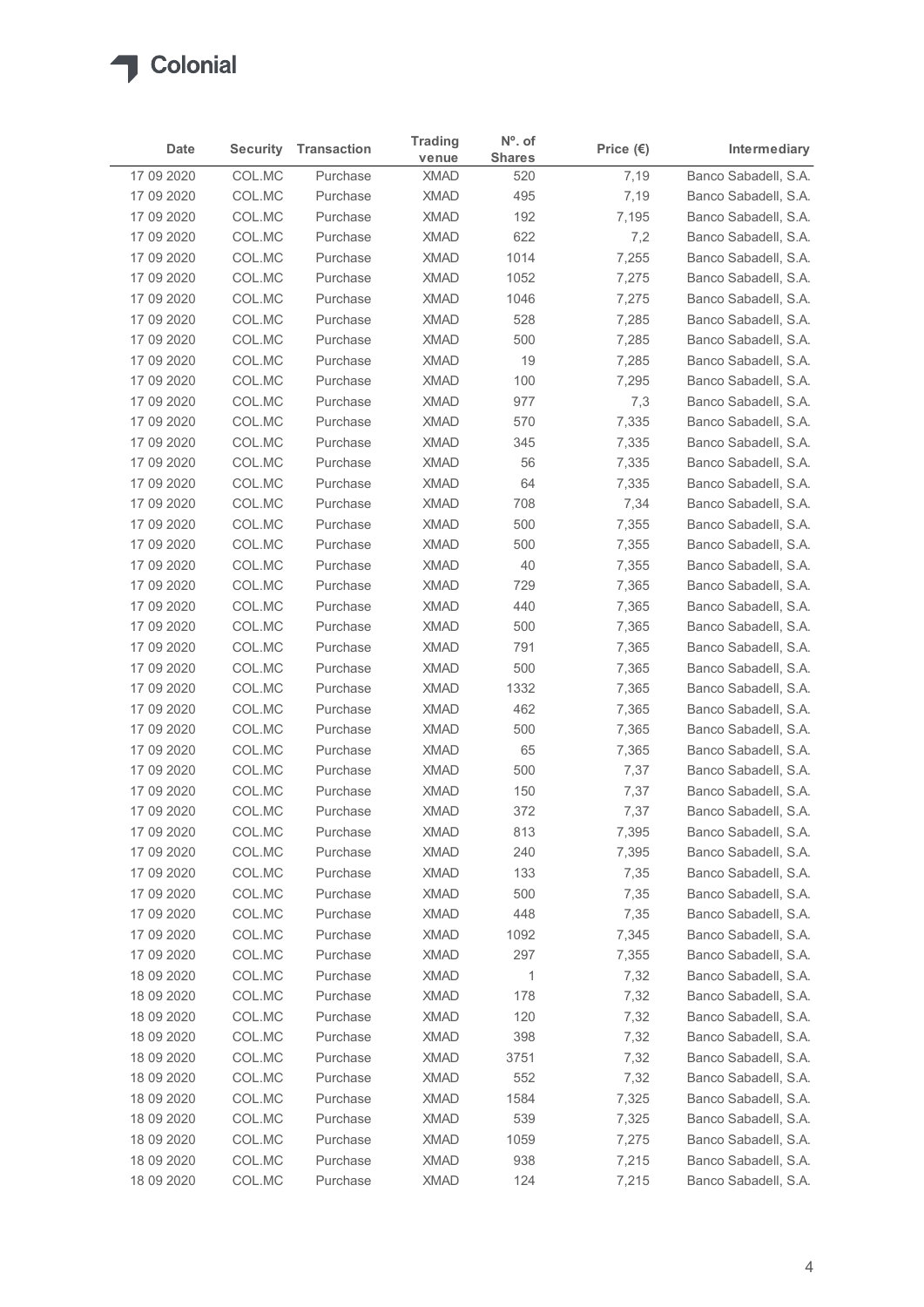

|                          | <b>Security</b>  | <b>Transaction</b>   | <b>Trading</b>             | $No$ . of     | Price $(\epsilon)$ | Intermediary                                 |
|--------------------------|------------------|----------------------|----------------------------|---------------|--------------------|----------------------------------------------|
| Date                     |                  |                      | venue                      | <b>Shares</b> |                    |                                              |
| 18 09 2020<br>18 09 2020 | COL.MC<br>COL.MC | Purchase<br>Purchase | <b>XMAD</b><br><b>XMAD</b> | 1044<br>5000  | 7,23<br>7,215      | Banco Sabadell, S.A.<br>Banco Sabadell, S.A. |
| 18 09 2020               | COL.MC           | Purchase             | <b>XMAD</b>                | 1031          | 7,24               | Banco Sabadell, S.A.                         |
| 18 09 2020               | COL.MC           | Purchase             | <b>XMAD</b>                | 1011          | 7,235              | Banco Sabadell, S.A.                         |
| 18 09 2020               | COL.MC           | Purchase             | <b>XMAD</b>                | 217           | 7,22               | Banco Sabadell, S.A.                         |
| 18 09 2020               | COL.MC           | Purchase             | <b>XMAD</b>                | 156           | 7,23               | Banco Sabadell, S.A.                         |
| 18 09 2020               | COL.MC           | Purchase             | <b>XMAD</b>                | 449           | 7,23               | Banco Sabadell, S.A.                         |
| 18 09 2020               | COL.MC           | Purchase             | <b>XMAD</b>                | 197           | 7,23               | Banco Sabadell, S.A.                         |
| 18 09 2020<br>18 09 2020 | COL.MC<br>COL.MC | Purchase<br>Purchase | <b>XMAD</b><br><b>XMAD</b> | 1017<br>2526  | 7,23<br>7,215      | Banco Sabadell, S.A.<br>Banco Sabadell, S.A. |
| 18 09 2020               | COL.MC           | Purchase             | <b>XMAD</b>                | 2474          | 7,215              | Banco Sabadell, S.A.                         |
| 18 09 2020               | COL.MC           | Purchase             | <b>XMAD</b>                | 127           | 7,24               | Banco Sabadell, S.A.                         |
| 18 09 2020               | COL.MC           | Purchase             | <b>XMAD</b>                | 900           | 7,24               | Banco Sabadell, S.A.                         |
| 18 09 2020               | COL.MC           | Purchase             | <b>XMAD</b>                | 35            | 7,295              | Banco Sabadell, S.A.                         |
| 18 09 2020               | COL.MC           | Purchase             | XMAD                       | 2085          | 7,295              | Banco Sabadell, S.A.                         |
| 18 09 2020               | COL.MC           | Purchase             | <b>XMAD</b>                | 974           | 7,295              | Banco Sabadell, S.A.                         |
| 18 09 2020               | COL.MC           | Purchase             | <b>XMAD</b>                | 89            | 7,295              | Banco Sabadell, S.A.                         |
| 18 09 2020<br>18 09 2020 | COL.MC<br>COL.MC | Purchase<br>Purchase | <b>XMAD</b><br><b>XMAD</b> | 1009<br>1048  | 7,31<br>7,305      | Banco Sabadell, S.A.<br>Banco Sabadell, S.A. |
| 18 09 2020               | COL.MC           | Purchase             | <b>XMAD</b>                | 1017          | 7,295              | Banco Sabadell, S.A.                         |
| 18 09 2020               | COL.MC           | Purchase             | <b>XMAD</b>                | 174           | 7,33               | Banco Sabadell, S.A.                         |
| 18 09 2020               | COL.MC           | Purchase             | <b>XMAD</b>                | 833           | 7,33               | Banco Sabadell, S.A.                         |
| 18 09 2020               | COL.MC           | Purchase             | <b>XMAD</b>                | 1004          | 7,31               | Banco Sabadell, S.A.                         |
| 18 09 2020               | COL.MC           | Purchase             | <b>XMAD</b>                | 739           | 7,315              | Banco Sabadell, S.A.                         |
| 18 09 2020               | COL.MC           | Purchase             | <b>XMAD</b>                | 342           | 7,315              | Banco Sabadell, S.A.                         |
| 18 09 2020               | COL.MC           | Purchase             | <b>XMAD</b>                | 1023          | 7,28               | Banco Sabadell, S.A.                         |
| 18 09 2020               | COL.MC           | Purchase             | <b>XMAD</b>                | 1026          | 7,265              | Banco Sabadell, S.A.                         |
| 18 09 2020               | COL.MC           | Purchase             | <b>XMAD</b>                | 309           | 7,24               | Banco Sabadell, S.A.                         |
| 18 09 2020<br>18 09 2020 | COL.MC<br>COL.MC | Purchase<br>Purchase | <b>XMAD</b><br><b>XMAD</b> | 713<br>744    | 7,24<br>7,235      | Banco Sabadell, S.A.<br>Banco Sabadell, S.A. |
| 18 09 2020               | COL.MC           | Purchase             | <b>XMAD</b>                | 323           | 7,245              | Banco Sabadell, S.A.                         |
| 18 09 2020               | COL.MC           | Purchase             | <b>XMAD</b>                | 1005          | 7,225              | Banco Sabadell, S.A.                         |
| 18 09 2020               | COL.MC           | Purchase             | <b>XMAD</b>                | 3234          | 7,215              | Banco Sabadell, S.A.                         |
| 18 09 2020               | COL.MC           | Purchase             | <b>XMAD</b>                | 1766          | 7,215              | Banco Sabadell, S.A.                         |
| 18 09 2020               | COL.MC           | Purchase             | <b>XMAD</b>                | 1016          | 7,235              | Banco Sabadell, S.A.                         |
| 18 09 2020               | COL.MC           | Purchase             | <b>XMAD</b>                | 1073          | 7,21               | Banco Sabadell, S.A.                         |
| 18 09 2020               | COL.MC           | Purchase             | <b>XMAD</b>                | 659           | 7,225              | Banco Sabadell, S.A.                         |
| 18 09 2020               | COL.MC           | Purchase             | <b>XMAD</b>                | 414           | 7,225              | Banco Sabadell, S.A.                         |
| 18 09 2020               | COL.MC           | Purchase             | <b>XMAD</b>                | 1078          | 7,205              | Banco Sabadell, S.A.                         |
| 18 09 2020<br>18 09 2020 | COL.MC<br>COL.MC | Purchase<br>Purchase | <b>XMAD</b><br><b>XMAD</b> | 1087<br>1005  | 7,185<br>7,22      | Banco Sabadell, S.A.<br>Banco Sabadell, S.A. |
| 18 09 2020               | COL.MC           | Purchase             | <b>XMAD</b>                | 1022          | 7,25               | Banco Sabadell, S.A.                         |
| 18 09 2020               | COL.MC           | Purchase             | <b>XMAD</b>                | 1061          | 7,235              | Banco Sabadell, S.A.                         |
| 18 09 2020               | COL.MC           | Purchase             | <b>XMAD</b>                | 1700          | 7,235              | Banco Sabadell, S.A.                         |
| 18 09 2020               | COL.MC           | Purchase             | <b>XMAD</b>                | 1319          | 7,23               | Banco Sabadell, S.A.                         |
| 18 09 2020               | COL.MC           | Purchase             | <b>XMAD</b>                | 3681          | 7,23               | Banco Sabadell, S.A.                         |
| 18 09 2020               | COL.MC           | Purchase             | <b>XMAD</b>                | 2002          | 7,215              | Banco Sabadell, S.A.                         |
| 18 09 2020               | COL.MC           | Purchase             | XMAD                       | 1829          | 7,215              | Banco Sabadell, S.A.                         |
|                          | COL.MC<br>COL.MC | Purchase             | <b>XMAD</b>                | 1169          | 7,215              | Banco Sabadell, S.A.                         |
| 18 09 2020<br>21 09 2020 |                  | Purchase             | <b>XMAD</b>                | 500           | 7,155              | Banco Sabadell, S.A.                         |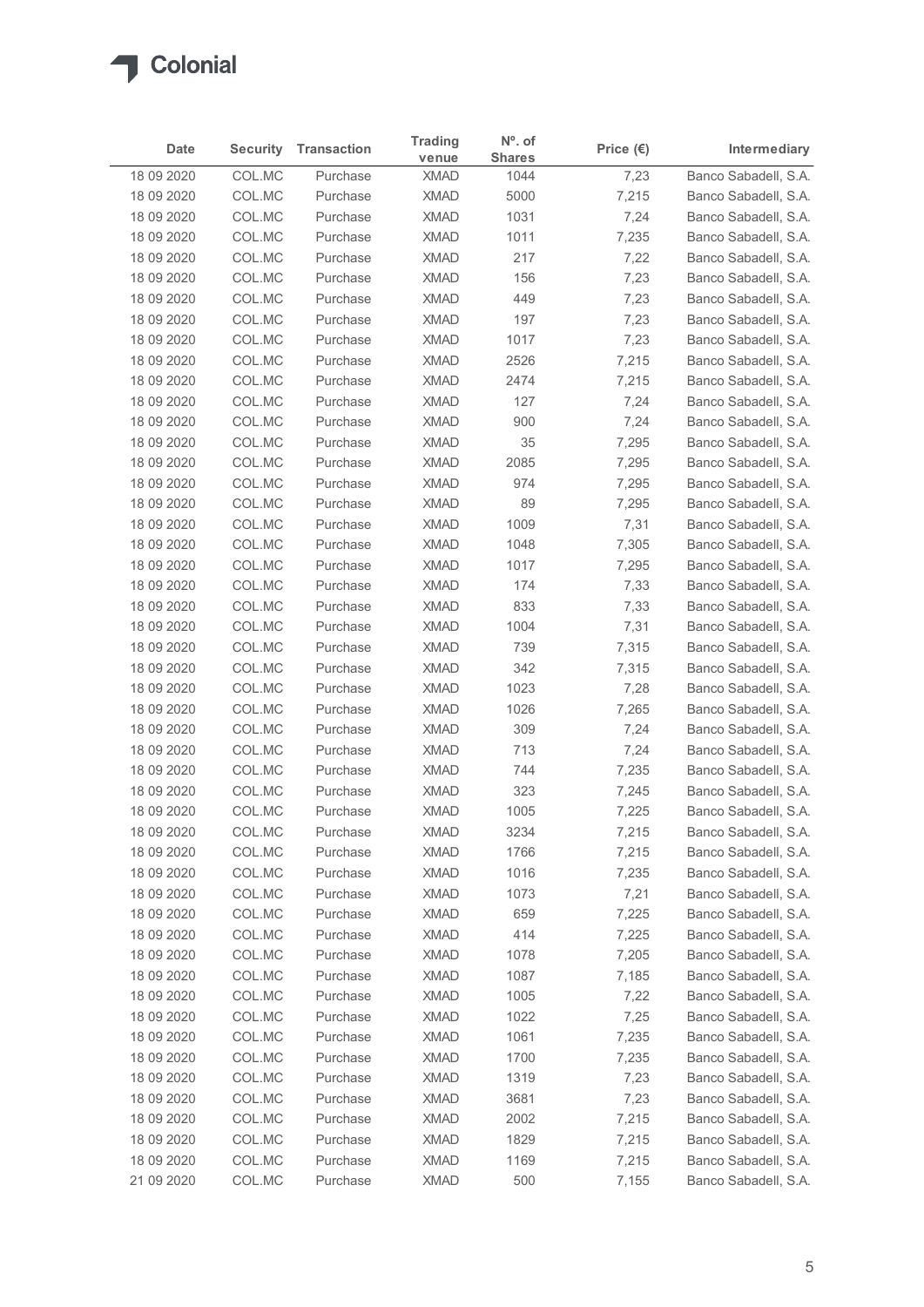

| Date                     |                  |                      | <b>Trading</b>             | $N^{\circ}$ . of |                    |                                              |
|--------------------------|------------------|----------------------|----------------------------|------------------|--------------------|----------------------------------------------|
|                          | <b>Security</b>  | <b>Transaction</b>   | venue                      | <b>Shares</b>    | Price $(\epsilon)$ | Intermediary                                 |
| 21 09 2020               | COL.MC           | Purchase             | <b>XMAD</b>                | 500              | 7,155              | Banco Sabadell, S.A.                         |
| 21 09 2020<br>21 09 2020 | COL.MC<br>COL.MC | Purchase<br>Purchase | <b>XMAD</b><br><b>XMAD</b> | 500<br>500       | 7,155<br>7,155     | Banco Sabadell, S.A.<br>Banco Sabadell, S.A. |
| 21 09 2020               | COL.MC           | Purchase             | <b>XMAD</b>                | 500              | 7,155              | Banco Sabadell, S.A.                         |
| 21 09 2020               | COL.MC           | Purchase             | <b>XMAD</b>                | 500              | 7,155              | Banco Sabadell, S.A.                         |
| 21 09 2020               | COL.MC           | Purchase             | <b>XMAD</b>                | 500              | 7,155              | Banco Sabadell, S.A.                         |
| 21 09 2020               | COL.MC           | Purchase             | <b>XMAD</b>                | 500              | 7,155              | Banco Sabadell, S.A.                         |
| 21 09 2020               | COL.MC           | Purchase             | <b>XMAD</b>                | 500              | 7,155              | Banco Sabadell, S.A.                         |
| 21 09 2020<br>21 09 2020 | COL.MC<br>COL.MC | Purchase<br>Purchase | <b>XMAD</b><br><b>XMAD</b> | 500<br>1040      | 7,155<br>7,15      | Banco Sabadell, S.A.<br>Banco Sabadell, S.A. |
| 21 09 2020               | COL.MC           | Purchase             | <b>XMAD</b>                | 312              | 7,11               | Banco Sabadell, S.A.                         |
| 21 09 2020               | COL.MC           | Purchase             | <b>XMAD</b>                | 361              | 7,11               | Banco Sabadell, S.A.                         |
| 21 09 2020               | COL.MC           | Purchase             | <b>XMAD</b>                | 410              | 7,11               | Banco Sabadell, S.A.                         |
| 21 09 2020               | COL.MC           | Purchase             | <b>XMAD</b>                | 483              | 7,135              | Banco Sabadell, S.A.                         |
| 21 09 2020               | COL.MC           | Purchase             | <b>XMAD</b>                | 611              | 7,135              | Banco Sabadell, S.A.                         |
| 21 09 2020               | COL.MC           | Purchase<br>Purchase | <b>XMAD</b>                | 500              | 7,105              | Banco Sabadell, S.A.                         |
| 21 09 2020<br>21 09 2020 | COL.MC<br>COL.MC | Purchase             | <b>XMAD</b><br><b>XMAD</b> | 500<br>80        | 7,105<br>7,105     | Banco Sabadell, S.A.<br>Banco Sabadell, S.A. |
| 21 09 2020               | COL.MC           | Purchase             | <b>XMAD</b>                | 1072             | 7,1                | Banco Sabadell, S.A.                         |
| 21 09 2020               | COL.MC           | Purchase             | <b>XMAD</b>                | 1000             | 7,1                | Banco Sabadell, S.A.                         |
| 21 09 2020               | COL.MC           | Purchase             | <b>XMAD</b>                | 62               | 7,1                | Banco Sabadell, S.A.                         |
| 21 09 2020               | COL.MC           | Purchase             | <b>XMAD</b>                | 2236             | 7,105              | Banco Sabadell, S.A.                         |
| 21 09 2020               | COL.MC           | Purchase             | <b>XMAD</b>                | 757              | 7,105              | Banco Sabadell, S.A.                         |
| 21 09 2020               | COL.MC           | Purchase             | <b>XMAD</b>                | 2007             | 7,105              | Banco Sabadell, S.A.                         |
| 21 09 2020<br>21 09 2020 | COL.MC<br>COL.MC | Purchase<br>Purchase | <b>XMAD</b><br><b>XMAD</b> | 1045<br>1000     | 7,105<br>7,1       | Banco Sabadell, S.A.<br>Banco Sabadell, S.A. |
| 21 09 2020               | COL.MC           | Purchase             | <b>XMAD</b>                | 34               | 7,1                | Banco Sabadell, S.A.                         |
| 21 09 2020               | COL.MC           | Purchase             | <b>XMAD</b>                | 1069             | 7,095              | Banco Sabadell, S.A.                         |
| 21 09 2020               | COL.MC           | Purchase             | <b>XMAD</b>                | 1017             | 7,09               | Banco Sabadell, S.A.                         |
| 21 09 2020               | COL.MC           | Purchase             | <b>XMAD</b>                | 82               | 7,075              | Banco Sabadell, S.A.                         |
| 21 09 2020               | COL.MC           | Purchase             | <b>XMAD</b>                | 56               | 7,075              | Banco Sabadell, S.A.                         |
| 21 09 2020               | COL.MC           | Purchase             | <b>XMAD</b>                | 55               | 7,075              | Banco Sabadell, S.A.                         |
| 21 09 2020<br>21 09 2020 | COL.MC<br>COL.MC | Purchase<br>Purchase | <b>XMAD</b><br><b>XMAD</b> | 51<br>978        | 7,08<br>7,08       | Banco Sabadell, S.A.<br>Banco Sabadell, S.A. |
| 21 09 2020               | COL.MC           | Purchase             | <b>XMAD</b>                | 500              | 7,075              | Banco Sabadell, S.A.                         |
| 21 09 2020               | COL.MC           | Purchase             | <b>XMAD</b>                | 500              | 7,075              | Banco Sabadell, S.A.                         |
| 21 09 2020               | COL.MC           | Purchase             | <b>XMAD</b>                | 500              | 7,075              | Banco Sabadell, S.A.                         |
| 21 09 2020               | COL.MC           | Purchase             | <b>XMAD</b>                | 200              | 7,075              | Banco Sabadell, S.A.                         |
| 21 09 2020               | COL.MC           | Purchase             | <b>XMAD</b>                | 1000             | 7,075              | Banco Sabadell, S.A.                         |
| 21 09 2020               | COL.MC           | Purchase             | <b>XMAD</b>                | 1                | 7,075              | Banco Sabadell, S.A.                         |
| 21 09 2020               | COL.MC           | Purchase             | <b>XMAD</b>                | 1500             | 7,075              | Banco Sabadell, S.A.                         |
| 21 09 2020               | COL.MC           | Purchase             | <b>XMAD</b>                | 500              | 7,075              | Banco Sabadell, S.A.                         |
| 21 09 2020               | COL.MC           | Purchase             | <b>XMAD</b>                | 106              | 7,075              | Banco Sabadell, S.A.                         |
| 21 09 2020               | COL.MC<br>COL.MC | Purchase<br>Purchase | <b>XMAD</b><br><b>XMAD</b> | 156<br>500       | 7,02<br>7,02       | Banco Sabadell, S.A.<br>Banco Sabadell, S.A. |
| 21 09 2020<br>21 09 2020 | COL.MC           | Purchase             | <b>XMAD</b>                | 443              | 7,02               | Banco Sabadell, S.A.                         |
| 21 09 2020               | COL.MC           | Purchase             | <b>XMAD</b>                | 235              | 7,005              | Banco Sabadell, S.A.                         |
| 21 09 2020               | COL.MC           | Purchase             | XMAD                       | 3610             | 7,005              | Banco Sabadell, S.A.                         |
| 21 09 2020               | COLMC            | Purchase             | <b>XMAD</b>                | 400              | 7,005              | Banco Sabadell, S.A.                         |
|                          | COLMC            | Purchase             | <b>XMAD</b>                | 276              | 7,005              | Banco Sabadell, S.A.                         |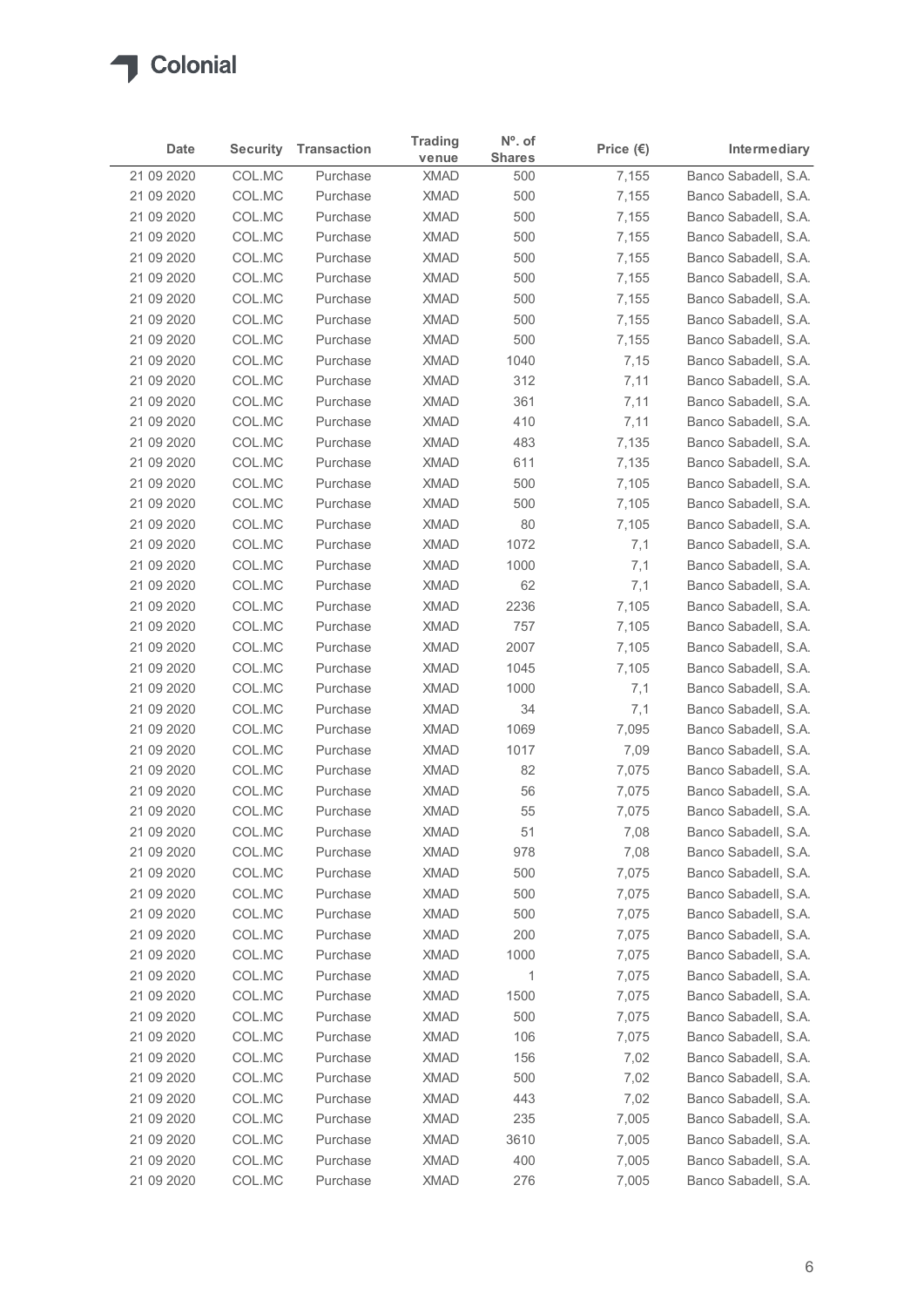| Date                     |                  |                      | <b>Trading</b>             | $No$ . of     |                                  |                                              |
|--------------------------|------------------|----------------------|----------------------------|---------------|----------------------------------|----------------------------------------------|
|                          | <b>Security</b>  | <b>Transaction</b>   | venue                      | <b>Shares</b> | Price $(\epsilon)$               | Intermediary                                 |
| 21 09 2020<br>21 09 2020 | COL.MC<br>COL.MC | Purchase<br>Purchase | <b>XMAD</b><br><b>XMAD</b> | 479<br>1068   | 7,005<br>6,995                   | Banco Sabadell, S.A.<br>Banco Sabadell, S.A. |
| 21 09 2020               | COL.MC           | Purchase             | <b>XMAD</b>                | 294           | 6,975                            | Banco Sabadell, S.A.                         |
| 21 09 2020               | COL.MC           | Purchase             | <b>XMAD</b>                | 756           | 6,975                            | Banco Sabadell, S.A.                         |
| 21 09 2020               | COL.MC           | Purchase             | <b>XMAD</b>                | 1099          | 6,95                             | Banco Sabadell, S.A.                         |
| 21 09 2020               | COL.MC           | Purchase             | <b>XMAD</b>                | 558           | 6,955                            | Banco Sabadell, S.A.                         |
| 21 09 2020               | COL.MC           | Purchase             | <b>XMAD</b>                | 315           | 6,955                            | Banco Sabadell, S.A.                         |
| 21 09 2020<br>21 09 2020 | COL.MC<br>COL.MC | Purchase<br>Purchase | <b>XMAD</b><br><b>XMAD</b> | 174<br>2717   | 6,955<br>6,94                    | Banco Sabadell, S.A.<br>Banco Sabadell, S.A. |
| 21 09 2020               | COL.MC           | Purchase             | <b>XMAD</b>                | 69            | 6,945                            | Banco Sabadell, S.A.                         |
| 21 09 2020               | COL.MC           | Purchase             | <b>XMAD</b>                | 170           | 6,945                            | Banco Sabadell, S.A.                         |
| 21 09 2020               | COL.MC           | Purchase             | <b>XMAD</b>                | 242           | 6,945                            | Banco Sabadell, S.A.                         |
| 21 09 2020               | COL.MC           | Purchase             | <b>XMAD</b>                | 560           | 6,945                            | Banco Sabadell, S.A.                         |
| 21 09 2020               | COL.MC           | Purchase             | <b>XMAD</b>                | 637           | 6,94                             | Banco Sabadell, S.A.                         |
| 21 09 2020               | COL.MC           | Purchase             | <b>XMAD</b>                | 710           | 6,94                             | Banco Sabadell, S.A.                         |
| 21 09 2020               | COL.MC           | Purchase             | <b>XMAD</b>                | 150           | 6,94                             | Banco Sabadell, S.A.                         |
| 21 09 2020               | COL.MC           | Purchase             | <b>XMAD</b>                | 67            | 6,94                             | Banco Sabadell, S.A.<br>Banco Sabadell, S.A. |
| 21 09 2020<br>21 09 2020 | COL.MC<br>COL.MC | Purchase<br>Purchase | <b>XMAD</b><br><b>XMAD</b> | 584<br>135    | 6,94<br>6,94                     | Banco Sabadell, S.A.                         |
| 21 09 2020               | COL.MC           | Purchase             | <b>XMAD</b>                | 71            | 6,945                            | Banco Sabadell, S.A.                         |
| 21 09 2020               | COL.MC           | Purchase             | <b>XMAD</b>                | 949           | 6,945                            | Banco Sabadell, S.A.                         |
| 21 09 2020               | COL.MC           | Purchase             | <b>XMAD</b>                | 461           | 6,9                              | Banco Sabadell, S.A.                         |
| 21 09 2020               | COL.MC           | Purchase             | <b>XMAD</b>                | 500           | 6,9                              | Banco Sabadell, S.A.                         |
| 21 09 2020               | COL.MC           | Purchase             | <b>XMAD</b>                | 93            | 6,9                              | Banco Sabadell, S.A.                         |
| 21 09 2020               | COL.MC           | Purchase             | <b>XMAD</b>                | 219           | 6,915                            | Banco Sabadell, S.A.                         |
| 21 09 2020               | COL.MC           | Purchase             | <b>XMAD</b>                | 88            | 6,915                            | Banco Sabadell, S.A.                         |
| 21 09 2020               | COL.MC           | Purchase             | <b>XMAD</b>                | 256           | 6,915                            | Banco Sabadell, S.A.                         |
| 21 09 2020<br>21 09 2020 | COL.MC<br>COL.MC | Purchase<br>Purchase | <b>XMAD</b><br><b>XMAD</b> | 1<br>1060     | 6,915<br>6,955                   | Banco Sabadell, S.A.<br>Banco Sabadell, S.A. |
| 21 09 2020               | COL.MC           | Purchase             | <b>XMAD</b>                | 400           | 6,945                            | Banco Sabadell, S.A.                         |
| 21 09 2020               | COL.MC           | Purchase             | <b>XMAD</b>                | 66            | 6,945                            | Banco Sabadell, S.A.                         |
| 21 09 2020               | COL.MC           | Purchase             | <b>XMAD</b>                | 477           | 6,945                            | Banco Sabadell, S.A.                         |
| 21 09 2020               | COL.MC           | Purchase             | <b>XMAD</b>                | 292           | 6,945                            | Banco Sabadell, S.A.                         |
| 21 09 2020               | COL.MC           | Purchase             | <b>XMAD</b>                | 26            | 6,945                            | Banco Sabadell, S.A.                         |
| 21 09 2020               | COL.MC           | Purchase             | <b>XMAD</b>                | 490           | 6,945                            | Banco Sabadell, S.A.                         |
| 21 09 2020               | COL.MC           | Purchase             | <b>XMAD</b>                | 420           | 6,945                            | Banco Sabadell, S.A.                         |
| 21 09 2020<br>21 09 2020 | COL.MC<br>COL.MC | Purchase<br>Purchase | <b>XMAD</b><br><b>XMAD</b> | 256<br>2573   | 6,945<br>6,945                   | Banco Sabadell, S.A.<br>Banco Sabadell, S.A. |
| 21 09 2020               | COL.MC           | Purchase             | <b>XMAD</b>                | 1092          | 6,96                             | Banco Sabadell, S.A.                         |
| 21 09 2020               | COL.MC           | Purchase             | <b>XMAD</b>                | 1017          | 6,955                            | Banco Sabadell, S.A.                         |
| 21 09 2020               | COL.MC           | Purchase             | <b>XMAD</b>                | 214           | 6,99                             | Banco Sabadell, S.A.                         |
| 21 09 2020               | COL.MC           | Purchase             | <b>XMAD</b>                | 500           | 6,99                             | Banco Sabadell, S.A.                         |
| 21 09 2020               | COL.MC           | Purchase             | <b>XMAD</b>                | 302           | 6,99                             | Banco Sabadell, S.A.                         |
| 21 09 2020               | COL.MC           | Purchase             | <b>XMAD</b>                | 2084          | 7                                | Banco Sabadell, S.A.                         |
| 21 09 2020               | COL.MC           | Purchase             | <b>XMAD</b>                | 15            | 7                                | Banco Sabadell, S.A.                         |
| 21 09 2020               | COL.MC           | Purchase             | <b>XMAD</b>                | 652           | $\overline{7}$                   | Banco Sabadell, S.A.                         |
| 21 09 2020               | COL.MC           | Purchase             | <b>XMAD</b><br><b>XMAD</b> | 362           | $\overline{7}$<br>$\overline{7}$ | Banco Sabadell, S.A.                         |
| 21 09 2020<br>21 09 2020 | COL.MC<br>COL.MC | Purchase<br>Purchase | <b>XMAD</b>                | 1024<br>299   | $\overline{7}$                   | Banco Sabadell, S.A.<br>Banco Sabadell, S.A. |
|                          | COL.MC           | Purchase             | <b>XMAD</b>                | 1016          | 6,995                            | Banco Sabadell, S.A.                         |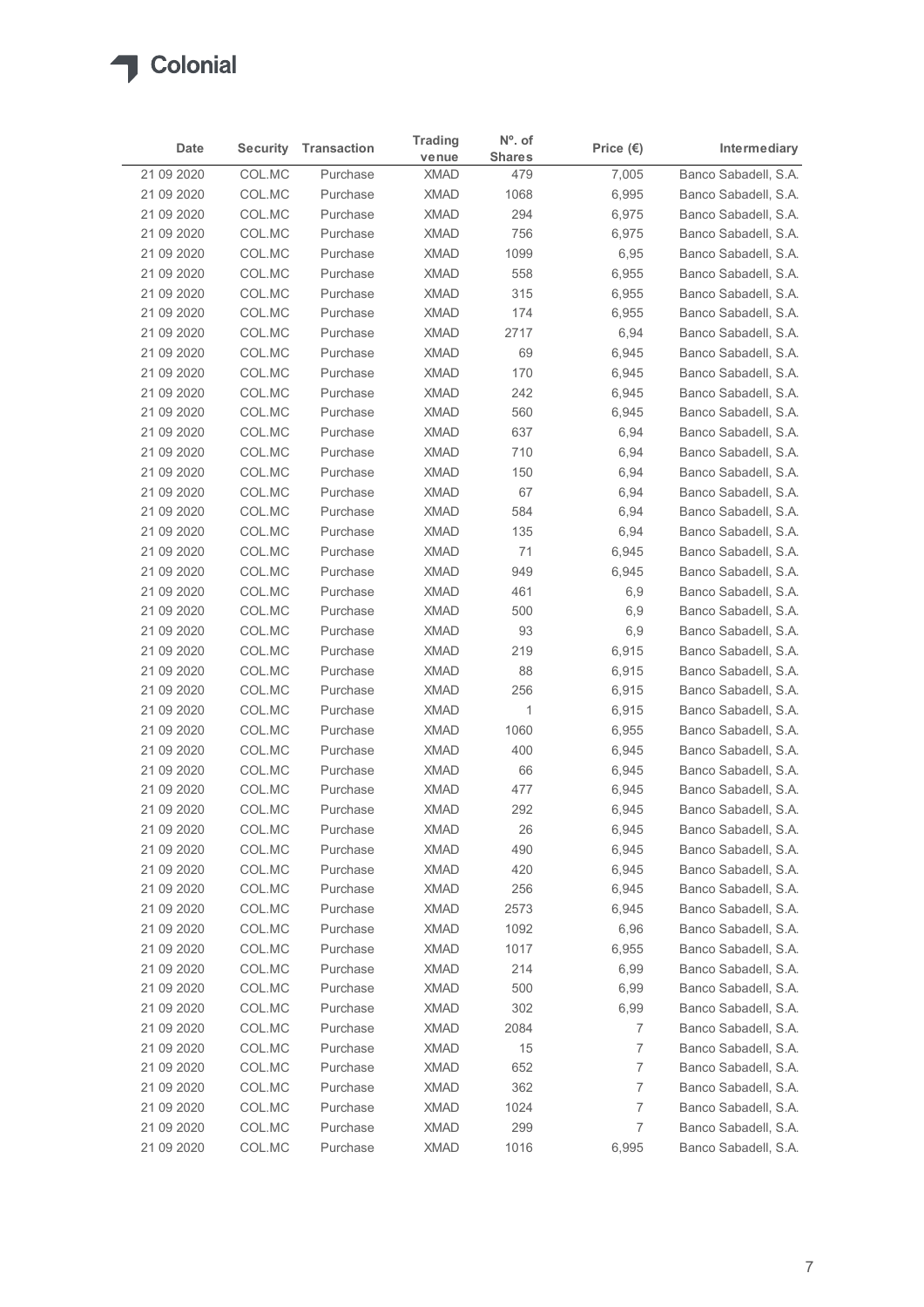# $\sqrt{2}$

| Date                     | Security         | <b>Transaction</b>   | <b>Trading</b>             | $No$ . of            | Price $(\epsilon)$ | Intermediary                                 |
|--------------------------|------------------|----------------------|----------------------------|----------------------|--------------------|----------------------------------------------|
| 21 09 2020               | COL.MC           | Purchase             | venue<br><b>XMAD</b>       | <b>Shares</b><br>458 | 6,975              | Banco Sabadell, S.A.                         |
| 21 09 2020               | COL.MC           | Purchase             | <b>XMAD</b>                | 599                  | 6,98               | Banco Sabadell, S.A.                         |
| 21 09 2020               | COL.MC           | Purchase             | <b>XMAD</b>                | 131                  | 6,94               | Banco Sabadell, S.A.                         |
| 21 09 2020               | COL.MC           | Purchase             | <b>XMAD</b>                | 500                  | 6,94               | Banco Sabadell, S.A.                         |
| 21 09 2020               | COL.MC           | Purchase             | <b>XMAD</b>                | 378                  | 6,94               | Banco Sabadell, S.A.                         |
| 21 09 2020               | COL.MC           | Purchase             | <b>XMAD</b>                | 1051                 | 6,945              | Banco Sabadell, S.A.                         |
| 21 09 2020<br>21 09 2020 | COL.MC<br>COL.MC | Purchase<br>Purchase | <b>XMAD</b><br><b>XMAD</b> | 38<br>38             | 6,96<br>6,96       | Banco Sabadell, S.A.<br>Banco Sabadell, S.A. |
| 21 09 2020               | COL.MC           | Purchase             | <b>XMAD</b>                | 962                  | 6,96               | Banco Sabadell, S.A.                         |
| 21 09 2020               | COL.MC           | Purchase             | <b>XMAD</b>                | 429                  | 6,965              | Banco Sabadell, S.A.                         |
| 21 09 2020               | COL.MC           | Purchase             | <b>XMAD</b>                | 72                   | 6,965              | Banco Sabadell, S.A.                         |
| 21 09 2020               | COL.MC           | Purchase             | <b>XMAD</b>                | 456                  | 6,965              | Banco Sabadell, S.A.                         |
| 21 09 2020               | COL.MC           | Purchase             | <b>XMAD</b>                | 301                  | 6,965              | Banco Sabadell, S.A.                         |
| 21 09 2020               | COL.MC           | Purchase             | <b>XMAD</b>                | 343                  | 6,975              | Banco Sabadell, S.A.                         |
| 21 09 2020<br>21 09 2020 | COL.MC<br>COL.MC | Purchase<br>Purchase | <b>XMAD</b><br><b>XMAD</b> | 389<br>440           | 6,975              | Banco Sabadell, S.A.<br>Banco Sabadell, S.A. |
| 21 09 2020               | COL.MC           | Purchase             | <b>XMAD</b>                | 2570                 | 6,975<br>6,975     | Banco Sabadell, S.A.                         |
| 21 09 2020               | COL.MC           | Purchase             | <b>XMAD</b>                | 663                  | 6,98               | Banco Sabadell, S.A.                         |
| 21 09 2020               | COL.MC           | Purchase             | <b>XMAD</b>                | 426                  | 6,985              | Banco Sabadell, S.A.                         |
| 21 09 2020               | COL.MC           | Purchase             | <b>XMAD</b>                | 1037                 | 6,98               | Banco Sabadell, S.A.                         |
| 21 09 2020               | COL.MC           | Purchase             | XMAD                       | 1083                 | 6,99               | Banco Sabadell, S.A.                         |
| 21 09 2020               | COL.MC           | Purchase             | <b>XMAD</b>                | 1037                 | 6,995              | Banco Sabadell, S.A.                         |
| 21 09 2020               | COL.MC           | Purchase             | <b>XMAD</b>                | 1059                 | 7                  | Banco Sabadell, S.A.                         |
| 21 09 2020               | COL.MC           | Purchase             | <b>XMAD</b>                | 236                  | 7,005              | Banco Sabadell, S.A.                         |
| 22 09 2020               | COL.MC           | Purchase             | <b>XMAD</b>                | 500                  | 7,01               | Banco Sabadell, S.A.                         |
| 22 09 2020<br>22 09 2020 | COL.MC<br>COL.MC | Purchase<br>Purchase | <b>XMAD</b><br><b>XMAD</b> | 563<br>409           | 7,01<br>7,01       | Banco Sabadell, S.A.<br>Banco Sabadell, S.A. |
| 22 09 2020               | COL.MC           | Purchase             | XMAD                       | 500                  | 7,01               | Banco Sabadell, S.A.                         |
| 22 09 2020               | COL.MC           | Purchase             | XMAD                       | 179                  | 7,01               | Banco Sabadell, S.A.                         |
| 22 09 2020               | COL.MC           | Purchase             | XMAD                       | 4772                 | 6,965              | Banco Sabadell, S.A.                         |
| 22 09 2020               | COL.MC           | Purchase             | <b>XMAD</b>                | 228                  | 6,965              | Banco Sabadell, S.A.                         |
| 22 09 2020               | COL.MC           | Purchase             | <b>XMAD</b>                | 1061                 | 6,935              | Banco Sabadell, S.A.                         |
| 22 09 2020               | COL.MC           | Purchase             | <b>XMAD</b>                | 1087                 | 6,925              | Banco Sabadell, S.A.                         |
| 22 09 2020               | COL.MC           | Purchase             | <b>XMAD</b>                | 1004                 | 6,93               | Banco Sabadell, S.A.                         |
| 22 09 2020               | COL.MC           | Purchase             | <b>XMAD</b><br>XMAD        | 814                  | 6,955              | Banco Sabadell, S.A.                         |
| 22 09 2020<br>22 09 2020 | COL.MC<br>COL.MC | Purchase<br>Purchase | <b>XMAD</b>                | 239<br>82            | 6,955<br>6,965     | Banco Sabadell, S.A.<br>Banco Sabadell, S.A. |
| 22 09 2020               | COL.MC           | Purchase             | <b>XMAD</b>                | 447                  | 6,965              | Banco Sabadell, S.A.                         |
| 22 09 2020               | COL.MC           | Purchase             | <b>XMAD</b>                | 500                  | 6,965              | Banco Sabadell, S.A.                         |
| 22 09 2020               | COL.MC           | Purchase             | <b>XMAD</b>                | 1017                 | 6,965              | Banco Sabadell, S.A.                         |
| 22 09 2020               | COL.MC           | Purchase             | <b>XMAD</b>                | 1050                 | 6,985              | Banco Sabadell, S.A.                         |
| 22 09 2020               | COL.MC           | Purchase             | <b>XMAD</b>                | 221                  | 6,96               | Banco Sabadell, S.A.                         |
| 22 09 2020               | COL.MC           | Purchase             | XMAD                       | $\overline{1}$       | 6,96               | Banco Sabadell, S.A.                         |
| 22 09 2020               | COL.MC           | Purchase             | XMAD                       | 866                  | 6,96               | Banco Sabadell, S.A.                         |
| 22 09 2020<br>22 09 2020 | COL.MC           | Purchase             | <b>XMAD</b><br><b>XMAD</b> | 500                  | 6,965              | Banco Sabadell, S.A.                         |
| 22 09 2020               | COL.MC<br>COL.MC | Purchase<br>Purchase | <b>XMAD</b>                | 519<br>1084          | 6,965<br>6,965     | Banco Sabadell, S.A.<br>Banco Sabadell, S.A. |
| 22 09 2020               | COL.MC           | Purchase             | <b>XMAD</b>                | 91                   | 6,965              | Banco Sabadell, S.A.                         |
| 22 09 2020               | COL.MC           | Purchase             | <b>XMAD</b>                | 972                  | 6,965              | Banco Sabadell, S.A.                         |
|                          | COLMC            | Purchase             | <b>XMAD</b>                | 1000                 | 6,96               | Banco Sabadell, S.A.                         |